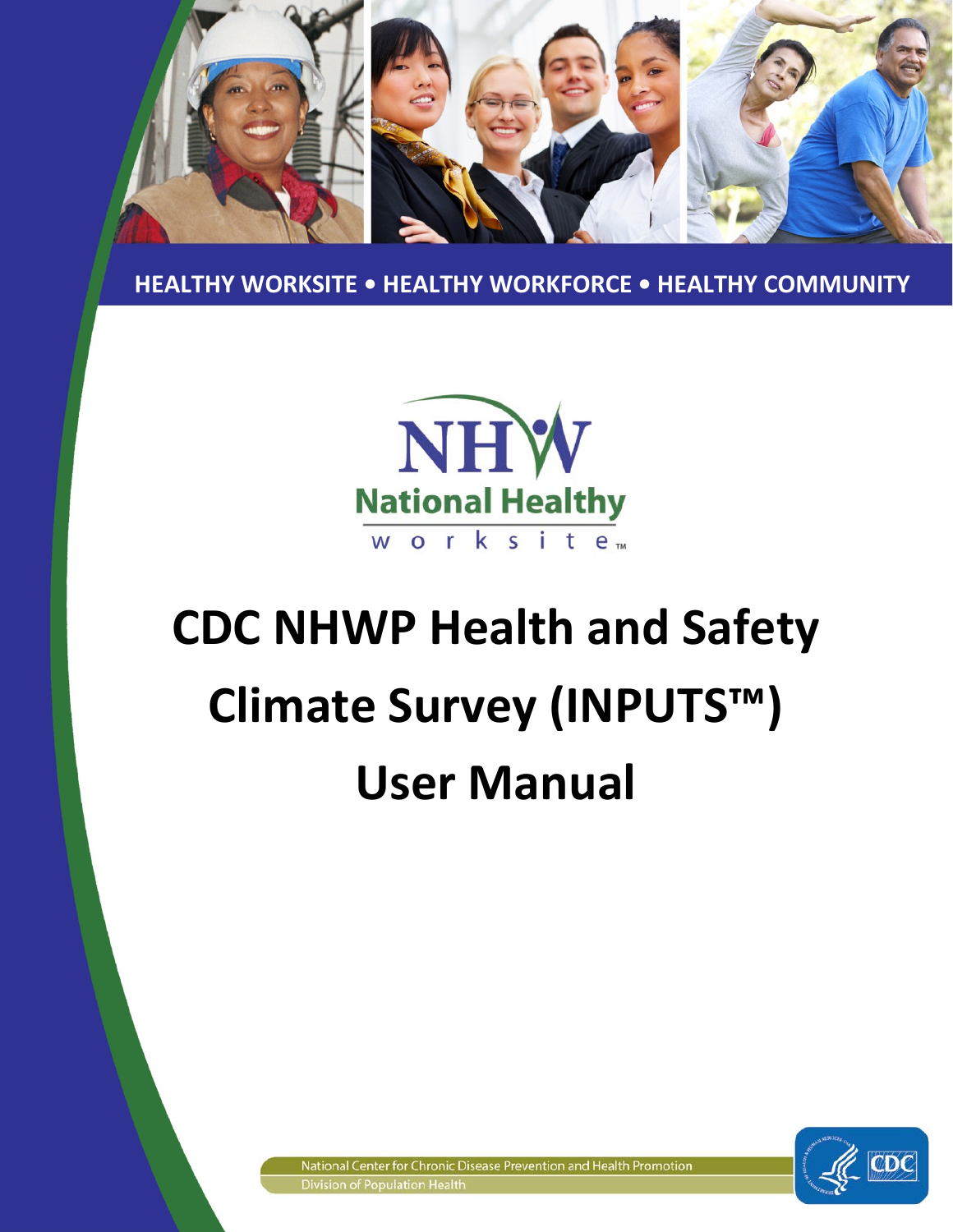

# **Table of Contents**

 This work was supported by Contract #: 200-2011-42034 from the Centers for Disease Control and Prevention. Its contents are solely the responsibility of the authors and do not necessarily represent the official views of the Centers for Disease Control and Prevention, the Department of Health and Human Services, or the U.S. government.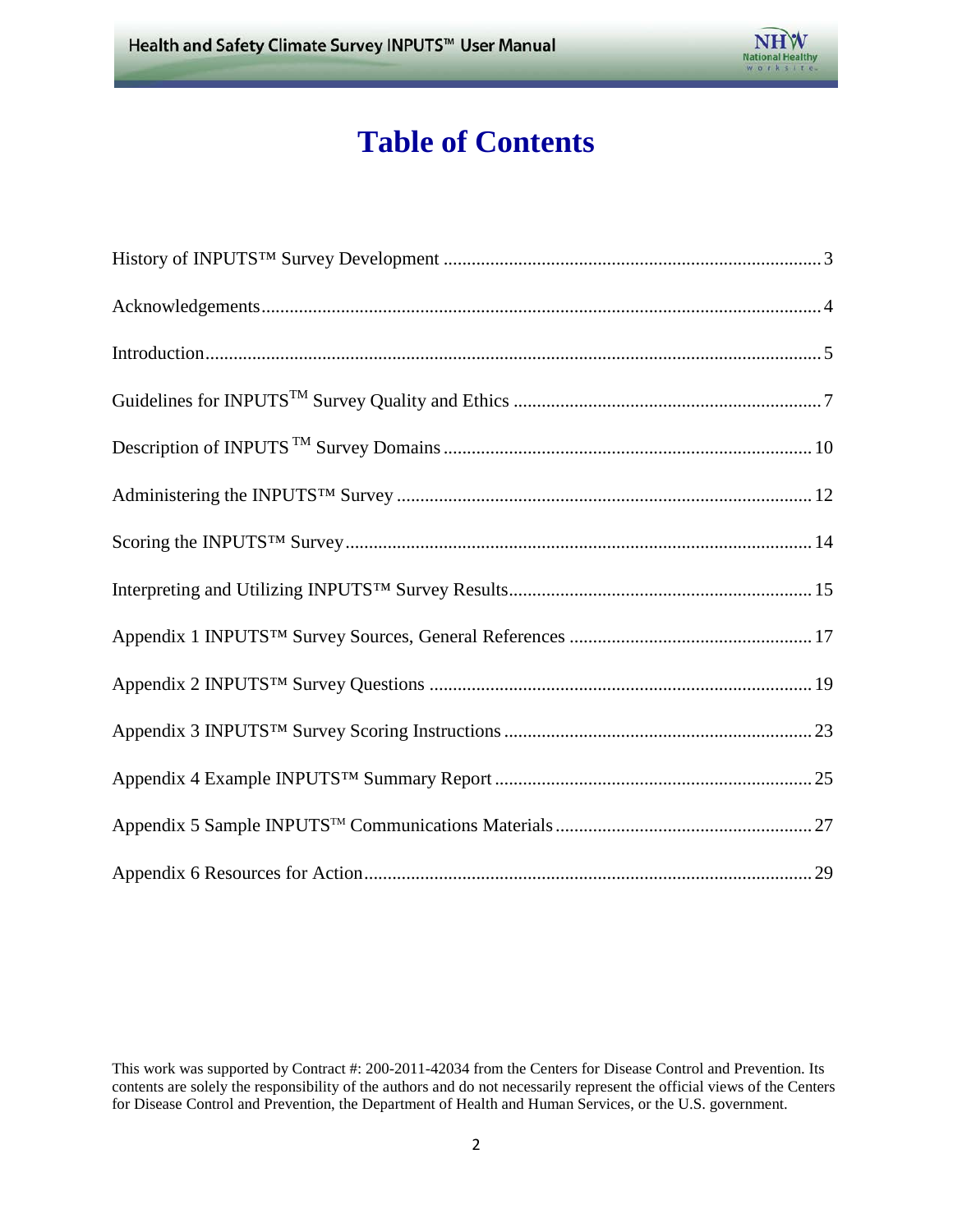

# **History of INPUTS™ Survey Development**

<span id="page-2-0"></span> Management, and the Centers for Disease Control and Prevention (CDC). CPH-NEW is a CDC The INPUTS™ survey was developed by researchers at the Center for the Promotion of Health in the New England Workplace (CPH-NEW), with contributions from Viridian Health Center for Excellence that comprises researchers from the University of Connecticut and the University of Massachusetts, Lowell.

 primarily using items and scales from existing publicly accessible and validated instruments. The primary sources for INPUTS™ questions were survey instruments developed by CPH-NEW for use in industrial intervention research studies to measure workplace characteristics associated with employee health outcomes and injury rates. The survey instruments were constructed CPH-NEW researchers created a condensed instrument using a combination of approaches that a) reduced all composite constructs to a minimum number of individual questions and b) selected items that were most strongly correlated with measures from a concurrently administered physical examination. The final product was a field-tested, compact survey that would serve the needs of both practitioners and researchers while providing validated indicators of biometric measures.

 comprehensive set of organizational characteristics related to health and safety climate. A In collaboration with Viridian Health Management and CDC, CPH-NEW researchers further reduced and refined the questions to produce a streamlined instrument that would assess a complete list of sources for all survey items is provided in Appendix 1. Detailed documentation for the adaptations made in the survey development process can be obtained by requesting an INPUTS<sup>TM</sup> technical report from  $n \rightarrow \infty$  noteworthy: One key refinement is especially noteworthy: the Job Content Questionnaire (JCQ), a central component of the industrial research survey, was reduced from 21 to 8 items by special arrangement with the instrument's author, Dr. Robert Karasek at University of Massachusetts Lowell. The JCQ is an internationally validated battery of items assessing the psychosocial characteristics of the work environment such as job demands, job control, and social support on the job.

The final INPUTS™ instrument contains 23 items (which comprise 13 domains or topic areas), plus seven demographic questions. Pre-testing found that university students can complete the survey in 5–10 minutes. The survey development team assumes that a wider range of completion times will be encountered by employer organizations.

 This project was funded by the Centers for Disease Control and Prevention (CDC) under contract States. As part of the program, participating employers used the INPUTSTM survey to assess No. 200-2011-42034. The INPUTSTM survey was developed as part of the CDC National Healthy Worksite Program. This program involved the development of comprehensive workplace health programs in more than 100 employers in eight communities across the United their worksite culture and climate to gain insight into employee attitudes related to the physical and psychosocial work environment that would drive the development of a workplace program that promotes employee health and safety. The INPUTSTM survey was submitted as part of the CDC National Healthy Worksite Program's data collection request to the Office of Management and Budget (OMB) and approved in May 2013 under OMB control No. 0920-0965.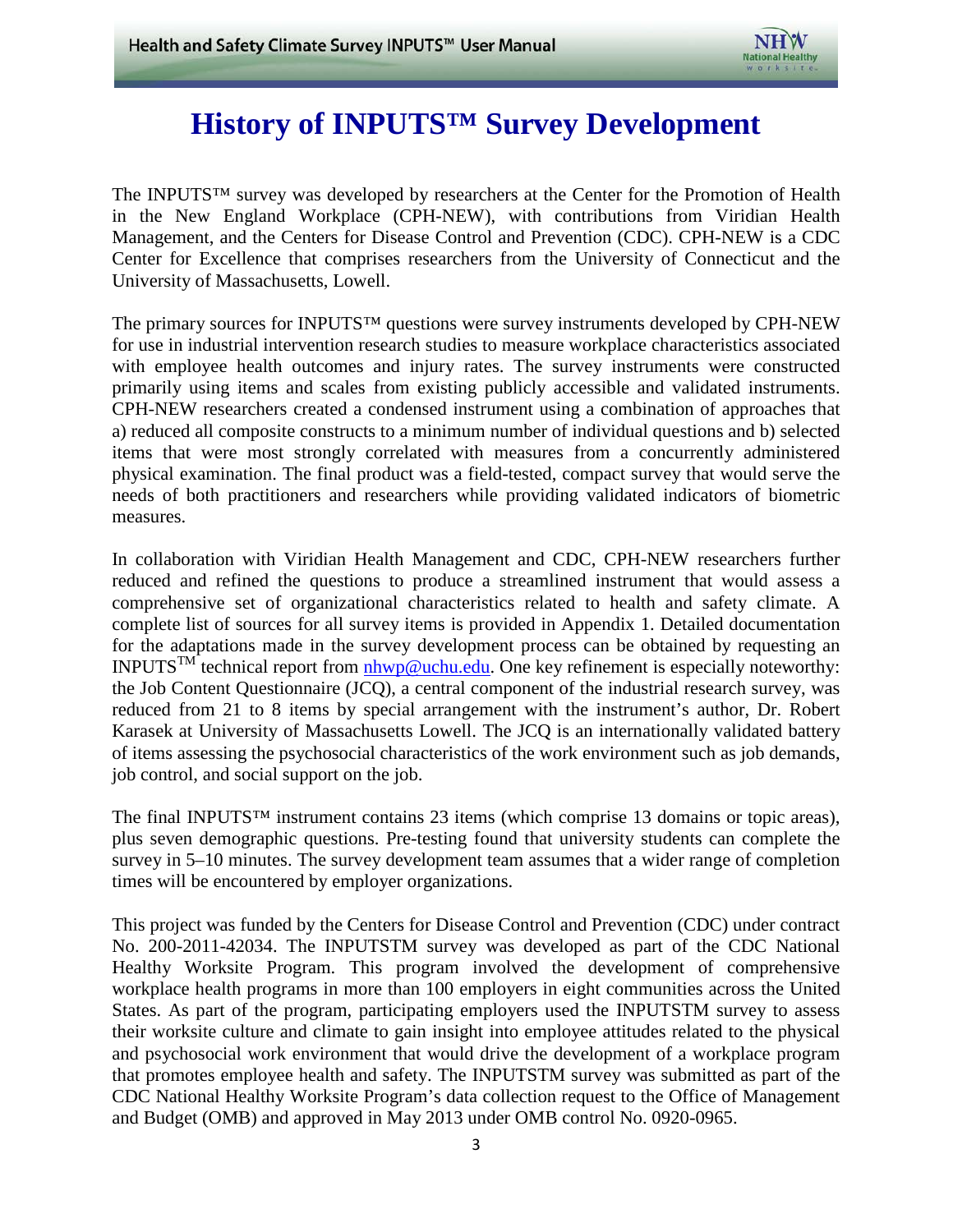

# **Acknowledgements**

<span id="page-3-0"></span>Development of the CDC National Healthy Worksite Program INPUTS<sup>TM</sup> Survey was made possible through efforts of many individuals.

 tested and further refined with input from the CPH-NEW Research Team as listed (in alphabetical order) The source survey for INPUTS<sup>TM</sup> was developed by the CPH-NEW Research Team with funding from the National Institute for Occupational Safety and Health as part of the Research to Practice Toolkit Study (Grant No. 1 U19 OH008857). Study investigator Nicholas Warren, Sc.D. and Dr. Alicia Dugan, a former doctoral candidate in Industrial and Organizational Psychology at the University of Connecticut, developed the condensed survey for practitioners. The source survey was field below. The field tested survey was then further refined for use in the CDC National Healthy Worksite Program by the NHWP Data and Analytics team, comprised of members from Viridian Health Management, Center for Disease Control and Prevention, CPH-NEW, and Research Triangle Institute.

#### **University of Connecticut Health Center, Farmington**

 Timothy Morse, PhD, CPE, Professor, Occupational Medicine Martin Cherniack, MD, MPH, Professor, Occupational Medicine Jeffrey Dussetschleger, DMD., Project Manager, Occupational Medicine Nicholas Warren, ScD, CPE, Associate Professor, Occupational Medicine

#### **University of Connecticut, Storrs**

Janet Barnes-Farrell, PhD, Professor, Industrial and Organizational Psychology Robert Henning, PhD, CPE, Professor, Industrial and Organizational Psychology

#### **University of Massachusetts, Lowell**

Suzanne Nobrega, MS, Project Director, Work Environment Laura Punnett, ScD, Professor, Work Environment

#### **Liberty Mutual Research Center**

Michelle Robertson, PhD, Senior Scientist

#### **Viridian Health Management**

Brenda Schmidt, MS, MBA, President Sherri Eshkibok, Chief Operations Officer Lisa Henning, Co-Director, National Healthy Worksite Program Sharon Covert, MS, Co-Director, National Healthy Worksite Program Andy Spaulding, MS, Director, Center for Community and Worksite Health

#### **Centers for Disease Control and Prevention**

 National Center for Chronic Disease Prevention and Health Promotion Jason E. Lang, MPH, MS, Team Lead, Worksite Health Programs, Division of Population Health, Dyann Mattson-Koffman, DrPH, MPH CHES, Health Scientist, Division for Heart Disease and Stroke Prevention, National Center for Chronic Disease Prevention and Health Promotion

#### **Research Triangle Institute**

Laurie Cluff, PhD, Organizational Psychologist, Research Triangle Institute (RTI)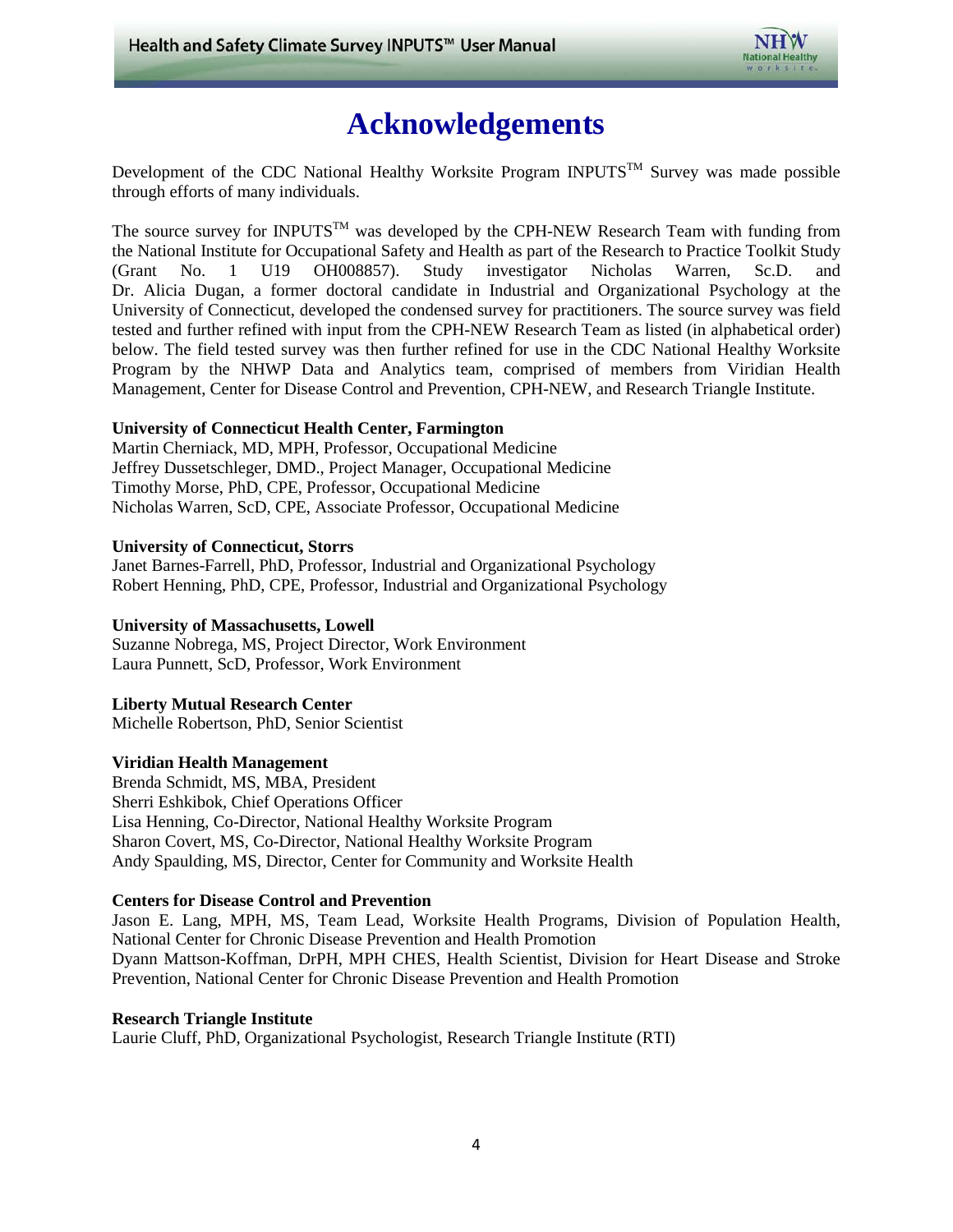

### **Introduction**

#### <span id="page-4-0"></span>**What is The CDC NHWP Health and Safety Climate Survey INPUTS™?**

 workplace unit as a whole. For this reason, the survey should be completed by as many The INPUTS™ survey is designed to provide an overall assessment of workforce attitudes related to the physical and psychosocial work environment, including factors that support or detract from a healthy worksite culture. INPUTS™ is not a health survey and should not be used to assess individual health or attitudes. Its purpose is to assess an organization, company or employees in the organization as possible to ensure an accurate picture of the organization. Results should be summarized and presented as an aggregate report, which can then be used by managers and employees involved in planning worksite health and safety and health promotion programs.

The INPUTS<sup>TM</sup> survey is designed to be used in conjunction with other assessment tools provided by the CDC National Healthy Worksite Program, including the *Employee Health*   $\overline{A}$ ssessment (CAPTURE<sup>TM</sup>) and the *CDC Worksite Health ScoreCard*. Results from these assessments can be used to guide worksite health, safety, and wellness program planning.

#### **Why use the INPUTS™ Survey?**

 (such as job stress, perceived harassment and violence, lack of control or input into the job, low fall short of its goals. The workplace can present both opportunities for and barriers to promoting employee health and safety. Understanding how employees view their work environment is central to addressing behavioral and work-related factors that can impede health and safety. Recent health promotion research has demonstrated associations between several poor work environment characteristics supervisor and/or co-worker support, incivility, job insecurity and compromised safety climate) and problem health behaviors (smoking, low physical activity, poor nutrition, overweight, sleep problems, etc.), higher risk of injuries, and higher rates of chronic disease and disability.<sup>8-15</sup> Conversely, a positive physical and social work environment is a strong predictor of high function and greater longevity.<sup>16, 17</sup> Even the most well-designed and well-resourced worksite wellness program, if it ignores organizational factors and is directed only at the individual, will

#### **Who can use the INPUTS™ Survey?**

 worksite health and safety programs. Employers, human resource managers, health benefit managers, health education staff, occupational nurses, medical directors, wellness directors, environmental health & safety directors, and others responsible for worksite health and safety in an organization can use the survey to identify organizational strengths and weaknesses, establish benchmarks, and track improvements over time. Ideally, survey results will be used by a team of employees from all levels in the organization working together to plan, implement, and evaluate comprehensive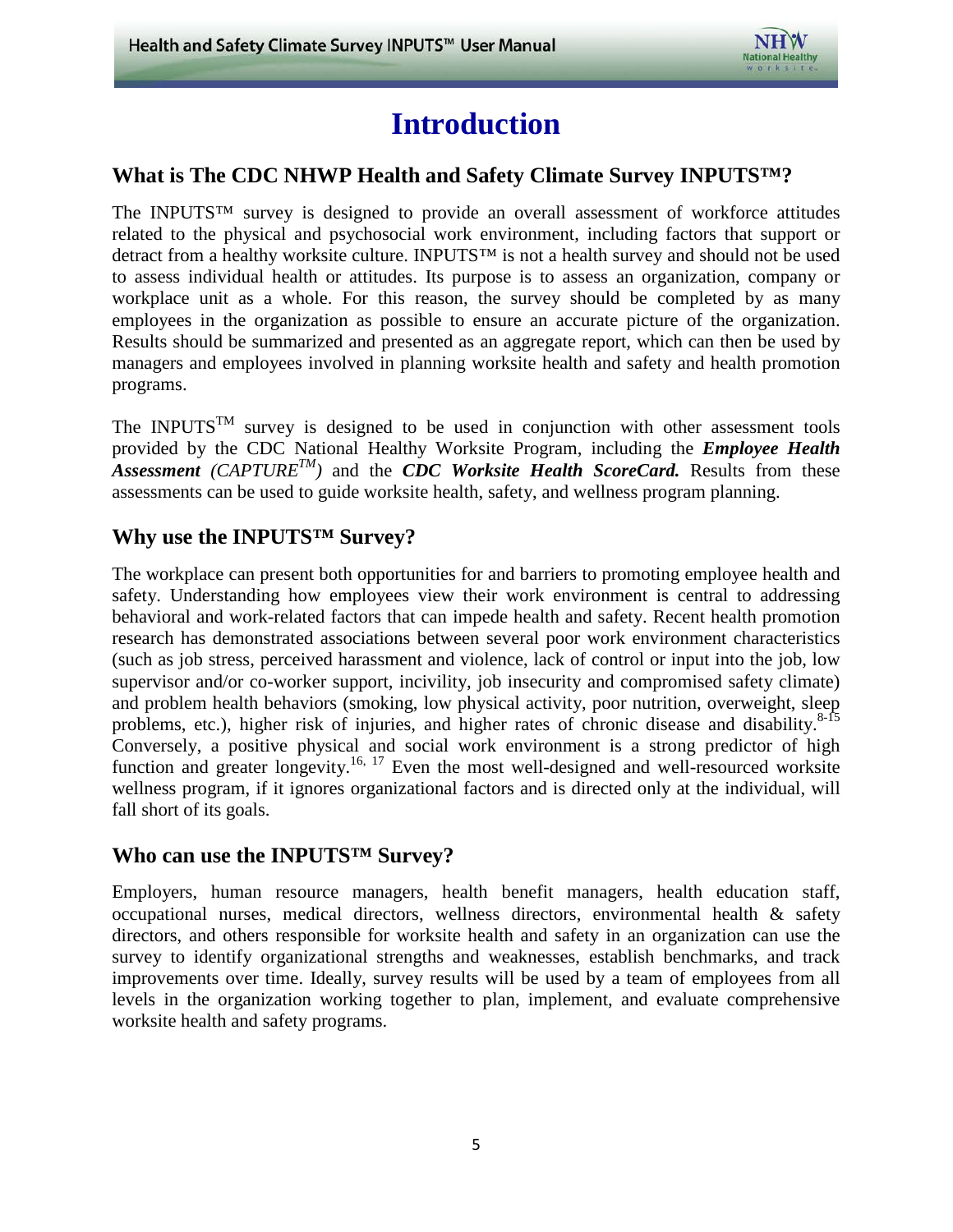

 This manual explains the background and uses of the INPUTS™ survey. It is meant to make the survey content and methods more generally understandable. However, a useful survey requires an adequate sample of the entire workforce; with a low response rate, there is a risk of interpretation errors and subsequent development of poor workplace policy. To insure the highest participation, administration must protect the anonymity of the responders. For these reasons, survey administrators must be trained, and engagement of a third party to administer the survey is strongly recommended. The section entitled, **Guidelines for INPUTSTM Survey Quality and Ethics,** explains some of these issues in greater detail.

#### **What can the INPUTS™ Survey tell you?**

 well as employees' ability and willingness to participate in workplace health and safety programs. By reviewing the results together, managers and workers can identify priority areas 'together' is not an accidental choice of words. In many cases, employees and managers The INPUTS™ survey will provide a view of the organization's health and safety climate as seen by the overall workforce. Results aggregated for the company or department will describe the perceived level of organizational, supervisor and co-worker support for workplace safety and health, as well as employees' satisfaction with their work. A detailed description of all items is provided on page 10. Survey measures (domains) are associated with the health of individuals as and plan interventions to make the organization safer, healthier, and more productive. The term experience the organization of work and the work environment differently. When those differences are very large, the health climate is most at risk; hence the importance of establishing a shared set of perceptions as basic to identifying problems and generating solutions.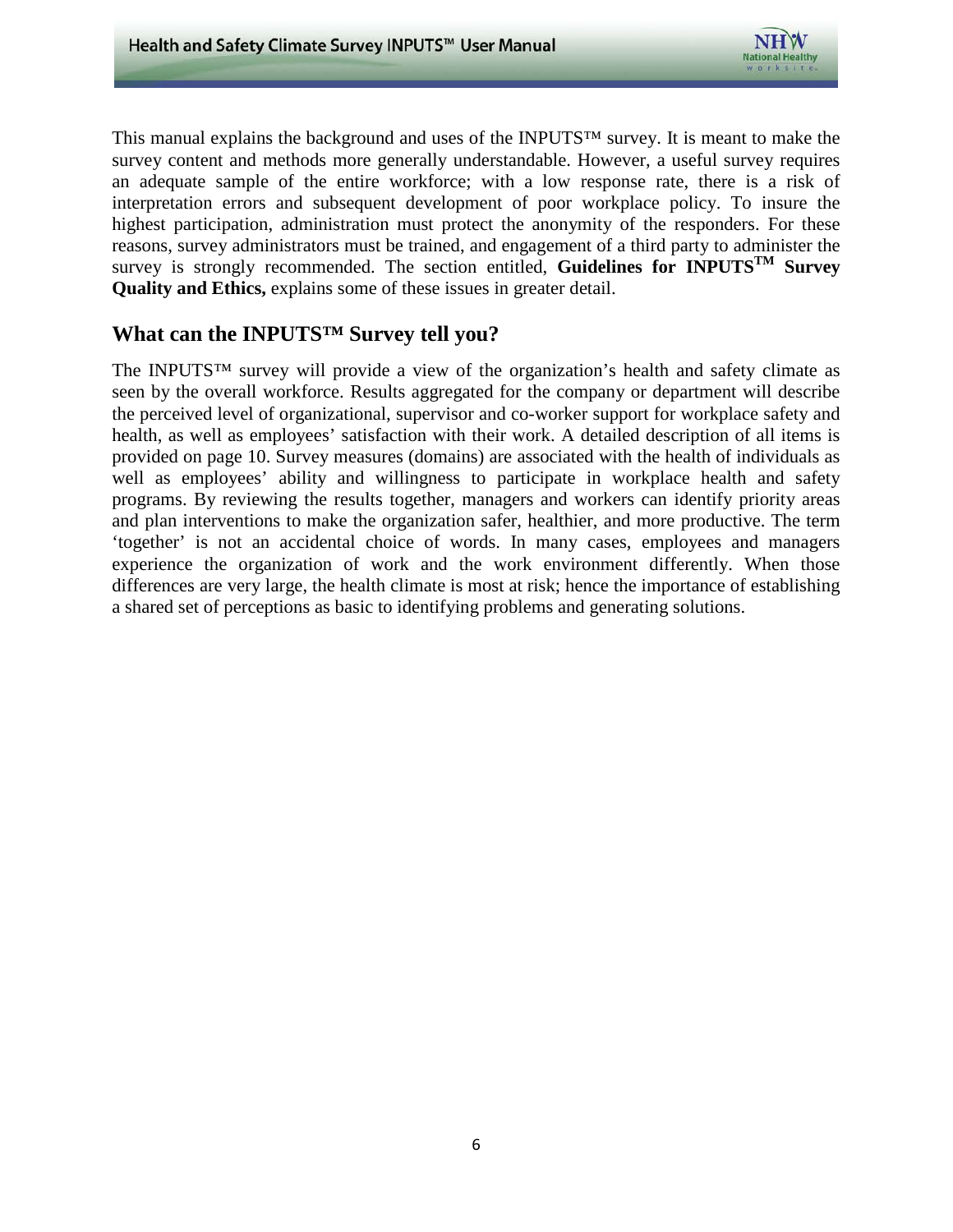# <span id="page-6-0"></span> **Guidelines for INPUTSTM Survey Quality and Ethics**

 meant to be looked at as a group. Looking only at one question may lead to an incorrect administrators to protect the rights and safety of all participants. This is one reason that neutral The INPUTS<sup>TM</sup> is a powerful and useful survey instrument. A well-administered survey can identify an organization's greatest strengths and areas that need attention. A poorly administered survey can result in a range of problems brought about by low participation, invalid results computations or improper interpretation of results. For instance, some survey questions are interpretation and implementation of ineffective or counterproductive policies. There are also important ethical considerations regarding protections of confidentiality, civil rights, and rights of the medically disabled. These concerns require careful planning on the part of survey third parties are often selected to conduct surveys or that surveys are administered electronically without identifying features. The following goals and guidelines for quality and ethical assurances should be considered by users of the INPUTS<sup>TM</sup> Health and Safety Climate Survey.

#### **Goal #1: Protect employee confidentiality**

- 1. Establish procedures to protect the confidentiality and privacy of employees. This is very important for avoiding the perception or fear of harassment, discrimination or retribution directed towards those employees who may express unfavorable responses.
- 2. Collect surveys anonymously, making sure that participants cannot be identified when they turn in their completed survey.
	- Instruct employees NOT to put their names on the survey form.
	- Do not allow supervisors to collect survey forms from subordinates.
	- distribute and collect the surveys. • Appoint a survey administrator (preferably someone external to the organization) to
	- Provide envelopes for returning paper surveys to shield responses. If allowing "drop offs" (e.g., for off-shift employees), provide a locked container or other secure holding arrangement so that survey responses cannot be seen by other employees.
	- collect e-mail and IP addresses of participants. • Establish privacy procedures to prevent web-based survey responses from being traced back to the participants. This involves changing the settings of the software to NOT
	- Consider omitting demographic questions, particularly if the organization is small or medium sized. This can help assure privacy of individuals when results are analyzed.
- 3. Protect privacy during data management.
	- • Limit access to the survey data to a trusted data analyst, preferably someone external to the organization.
	- Be sure that data are captured and stored as de-identified. De-identified data (without e-mail or computer or work unit identifiers) can be downloaded into an excel spreadsheet.
	- Establish procedures to prevent unauthorized access to the data.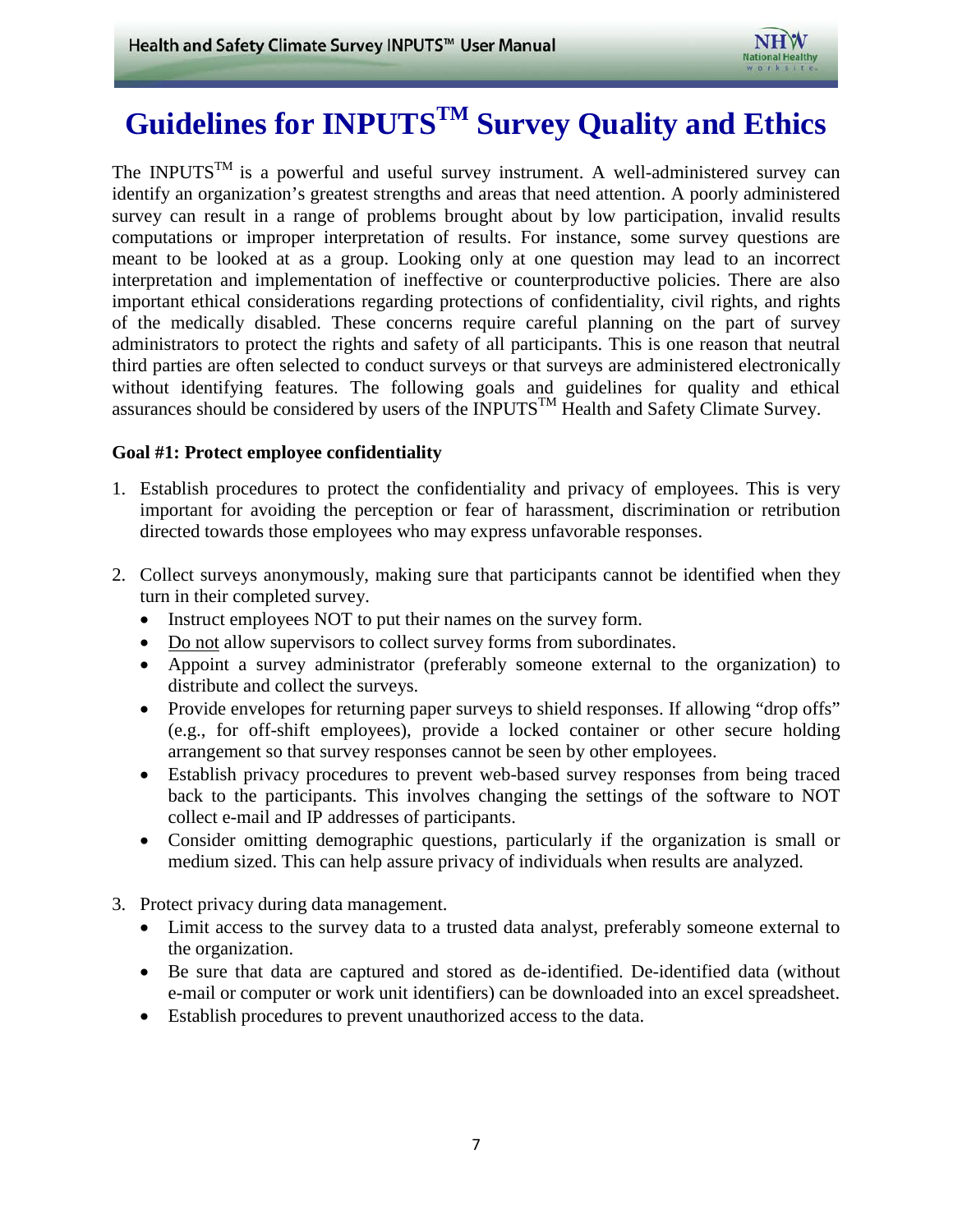

- 4. Protect privacy during reporting of results.
	- **25 employees** in each category. Individual employee responses can easily be identified when reporting results for small groups, even if unintended; this is especially true in small and medium sized organizations. For this reason, AVOID reporting results by work unit, location, or any demographic category (e.g., age groups, gender, race, etc.) unless there is a minimum of

#### **Goal #2: Assure accuracy, reliability, and representativeness of survey results**

- confidentiality and employing effective follow-up procedures. Resources for finding and Organizational Supports in Resources for Action). This can help make the survey more 1. Survey administration and collection of data should be separated from its practical use. We recommend the use of a reputable survey management firm or an academic institution to administer and collect the surveys, analyze the results, and provide data summaries. Having a **qualified** third-party administer the survey may help to improve response rates by assuring hiring a qualified third party administrator are provided in Appendix 6 (see section on representative of the full workforce. Professional survey administration can also help with technical aspects of data management and proper handling of issues related to low sample sizes. These issues are important for program planning purposes.
- 2. Aim for a maximum response rate. A response rate above 70% is ideal to assure that results are representative of the full workforce. This may be difficult to achieve. In a large organization, a response rate above 50% may be a reasonable target. When rates are 30% or below, results likely are not representative, and should be considered with caution.
- provide honest answers (or they will fill out random answers). They may also have grounds 3. Participation should be encouraged and may take several successive recruitment efforts. Encourage participation by offering small incentives, providing a luncheon, and sending well-spaced reminders. However, employees should not be coerced or discriminated against for non-participation. Employees who participate against their will are not very likely to for legal action. Surveys should be conducted in a climate of respect for personal privacy.
- results. This is especially important if the survey will be offered both electronically and in a are the same for early and late respondents. One month is usually an acceptable period. Less 4. Multiple or edited versions of surveys should be avoided to insure accurate compiling of paper version. Surveys should be administered in a limited time window so that conditions time than that may not allow maximum capture of respondents. More than that risks loss of momentum and generally does not produce many more respondents.
- 5. The survey should be offered under the same conditions to all employees. For instance, try to applied universally, and that all employees receive the same communications about the make sure that all employees are given work time to complete the survey, incentives are purpose of the survey.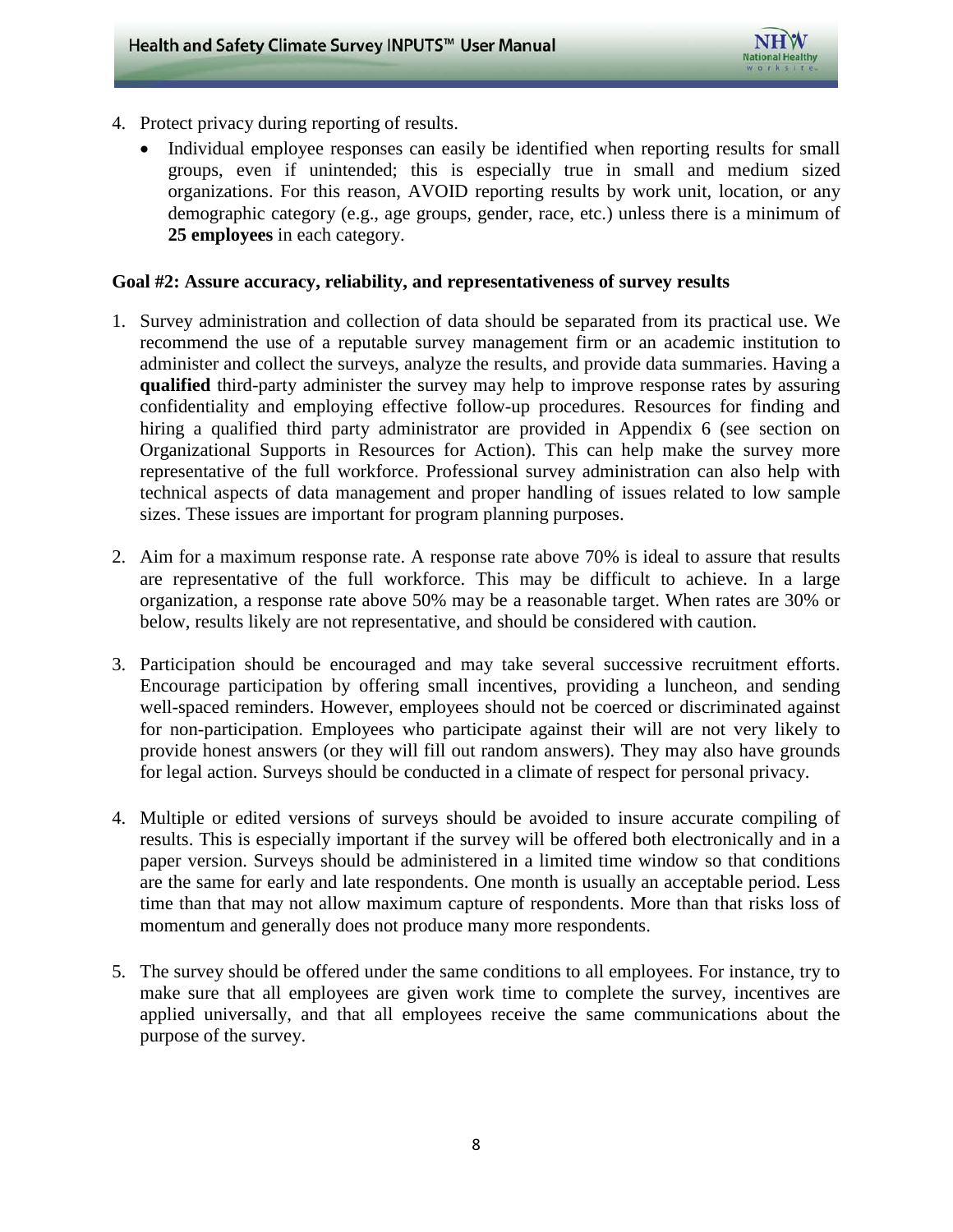

- 6. Make arrangements to accommodate the needs of hard to reach employees (those working weekends, off shifts, remote locations, etc.).
- 7. Paper surveys should be scanned using scanning software to automatically capture results into a spreadsheet. Scanning minimizes the chance of errors that can arise from manual data entry. Scanning software can usually be provided by third-party administration.
- 8. If you are unable to use a third-party administrator, be sure to use the scoring formulas provided in Appendix 3.

#### **Goal #3: Use survey results appropriately for program planning**

- 1. Use caution when drawing conclusions about the survey results, especially if participation was moderate or low.
- 2. Use survey results together with other data sources when planning interventions. Avoid basing interventions solely on a single data source.
- 3. Do not be swayed by single questions that pose issues of immediate interest, such as supervisor support in a workplace where there has been a history of past conflict. Some differences between responses to individual questions are expected and may not be particularly significant. In other cases, responses may need to be evaluated in light of other questions in the survey.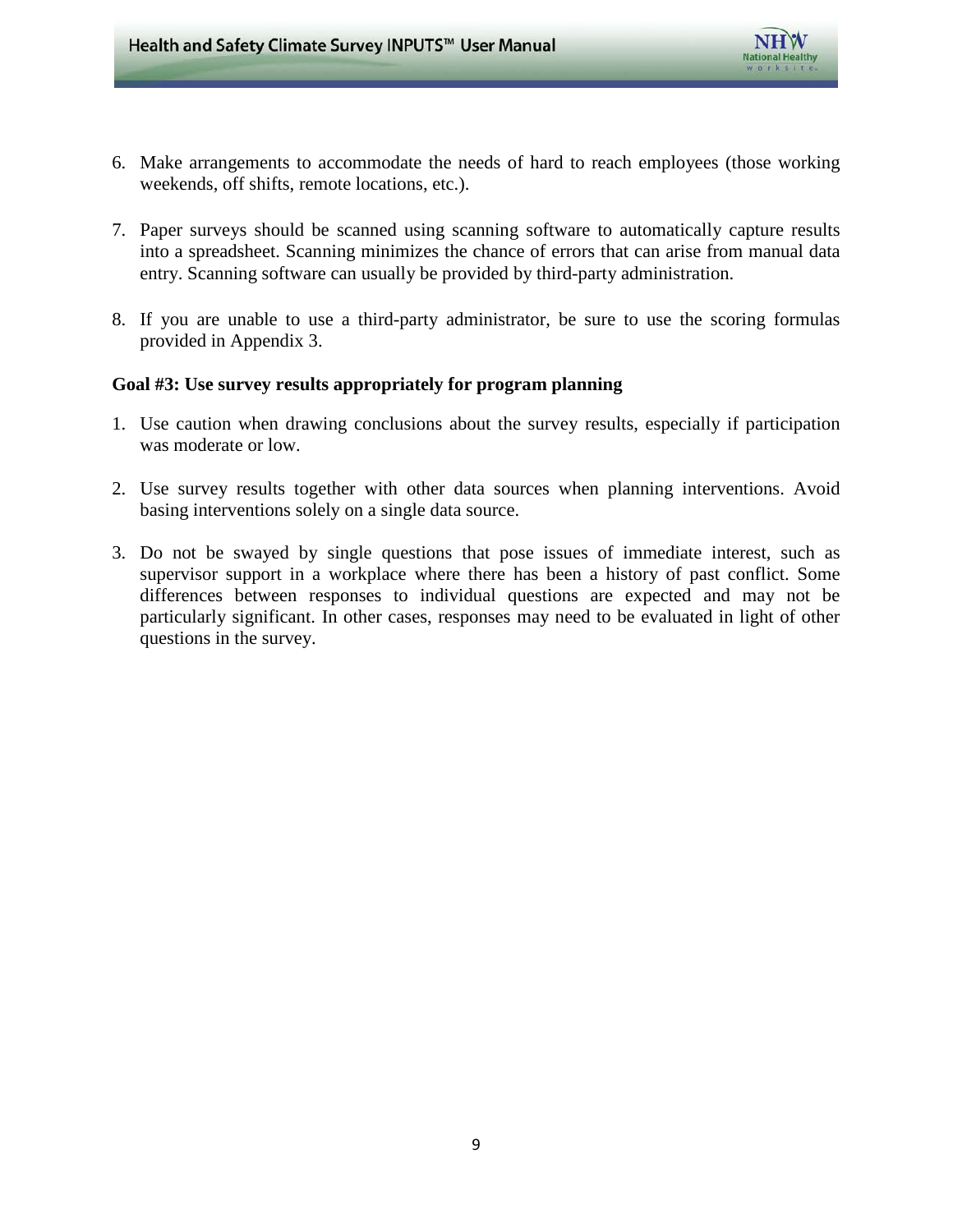

# **Description of INPUTS™ Survey Domains**

| <b>Measure</b>                    | <b>Item</b>  | <b>What is Measured (Source*)</b>                                                                                                                                                                              | <b>Importance/Use</b>                                                                                                                                                                                                        |
|-----------------------------------|--------------|----------------------------------------------------------------------------------------------------------------------------------------------------------------------------------------------------------------|------------------------------------------------------------------------------------------------------------------------------------------------------------------------------------------------------------------------------|
|                                   | #            |                                                                                                                                                                                                                |                                                                                                                                                                                                                              |
| Health &<br><b>Safety Climate</b> | $\mathbf{1}$ | Global assessment of management<br>support for workplace health &<br>safety $(1)$                                                                                                                              | Management support for safe working<br>conditions is essential for safety and<br>health on the job. Identifies prime<br>focus for health and safety improvement.                                                             |
| <b>Job Content</b>                | $2-9$        | An overall assessment of the<br>psychosocial work environment,<br>including work demands, decision-<br>making freedom, use of skills, social<br>support from supervisors and<br>coworkers, and job stress. (3) | May point to specific areas where<br>psychosocial job characteristics can be<br>modified to enhance health and well-<br>being.                                                                                               |
| Physical Job<br>Demands           | $10 - 11$    | Ergonomic risk factors in the<br>workplace related to materials<br>handling and hand motion. (4)                                                                                                               | Helpful in identifying the focus of<br>ergonomic interventions.                                                                                                                                                              |
| Work-family<br>Conflict           | $12 - 13$    | Level of difficulty in balancing the<br>demands of work with family<br>obligations. (5)                                                                                                                        | Indicates specific sources of strain in the<br>lives of workers. Can assist in planning<br>organizational efforts to modify work and<br>scheduling to provide assistance to<br>employees with demanding personal<br>lives.   |
| Workplace<br>Safety               | 14           | Overall assessment of workplace<br>safety level. (6)                                                                                                                                                           | Low ratings can flag the need for<br>improved health and safety initiatives.<br>Management/non-management<br>discrepancy can identify cultural and<br>communication problems for<br>intervention.                            |
| Organization<br>Health<br>Support | 15           | Overall assessment of organization<br>support for personal health. (6)                                                                                                                                         | Low ratings can flag the need for<br>improved organizational initiatives to<br>support healthy behaviors. Management/<br>non-management discrepancy can<br>identify cultural and communication<br>problems for intervention. |
| Health<br>Opportunities           | 16           | Employee assessment of<br>opportunities provided by the<br>employer to maintain or improve<br>health. $(6)$                                                                                                    | Flags areas of health support in which the<br>organization is doing well or poorly. The<br>latter identify specific actions that the<br>organization can take.                                                               |
| Health<br>Climate-<br>Workgroup   | $17 - 18$    | The extent to which coworkers are<br>aware of, communicate about, and<br>are supportive of healthy lifestyle<br>practices. (7)                                                                                 | Identifies workgroup climate as a target<br>area in developing health promotion<br>initiatives, through improving peer<br>support for good health behaviors.                                                                 |
| Health<br>Climate-<br>Supervisor  | 19           | The extent to which immediate<br>supervisors are aware of,<br>communicate about, and are<br>supportive of healthy lifestyle<br>practices. (7)                                                                  | Social support for health behaviors helps<br>employees adopt and maintain healthier<br>lifestyles. Identifies supervisor attitudes<br>as a target area in developing health<br>promotion initiatives.                        |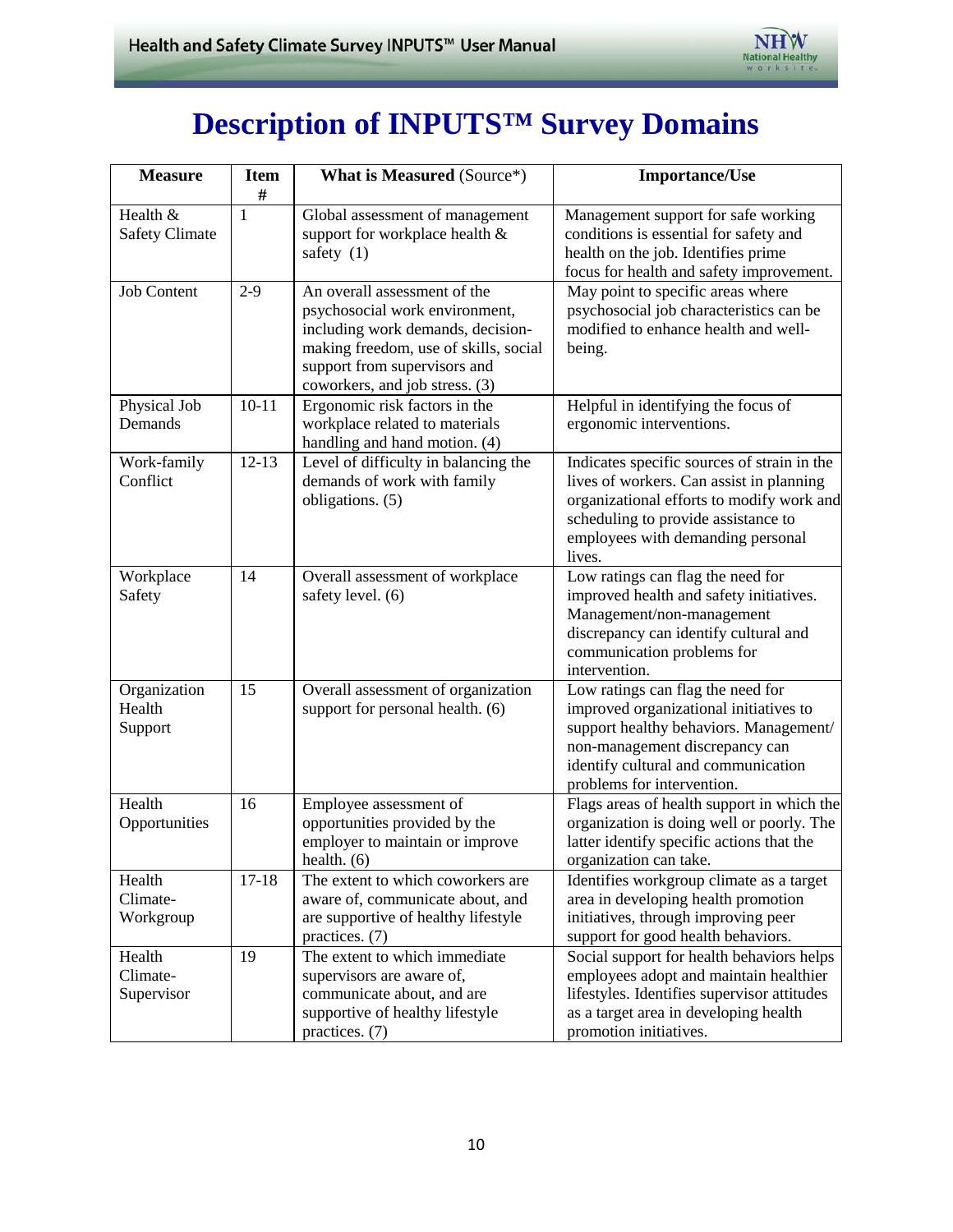

| Health<br>Climate-<br>Organization | 20        | Extent of management<br>encouragement for employees to<br>make health and safety suggestions.<br>(7) | Management support for health<br>behaviors helps employees adopt and<br>maintain healthier lifestyles. Identifies<br>organizational climate as a target area in<br>health promotion initiatives. |
|------------------------------------|-----------|------------------------------------------------------------------------------------------------------|--------------------------------------------------------------------------------------------------------------------------------------------------------------------------------------------------|
| Job<br>Satisfaction                | $21 - 22$ | Assesses employees' satisfaction<br>with their jobs and their<br>organization. $(2,4)$               | Affects employees' emotional well-<br>being and work commitment. Can<br>suggest the need to modify work<br>characteristics and/or a need for<br>organizational improvements                      |
| Commute Time                       | 23        | Length of employee's commute; a<br>potential contributor to work stress<br>and ill health. (6)       | Identifies a possible source of job stress,<br>modifiable by schedule flexibility,<br>telecommuting opportunities, and other<br>organizational initiatives.                                      |

\*See Appendix 1 for INPUTSTM survey source references.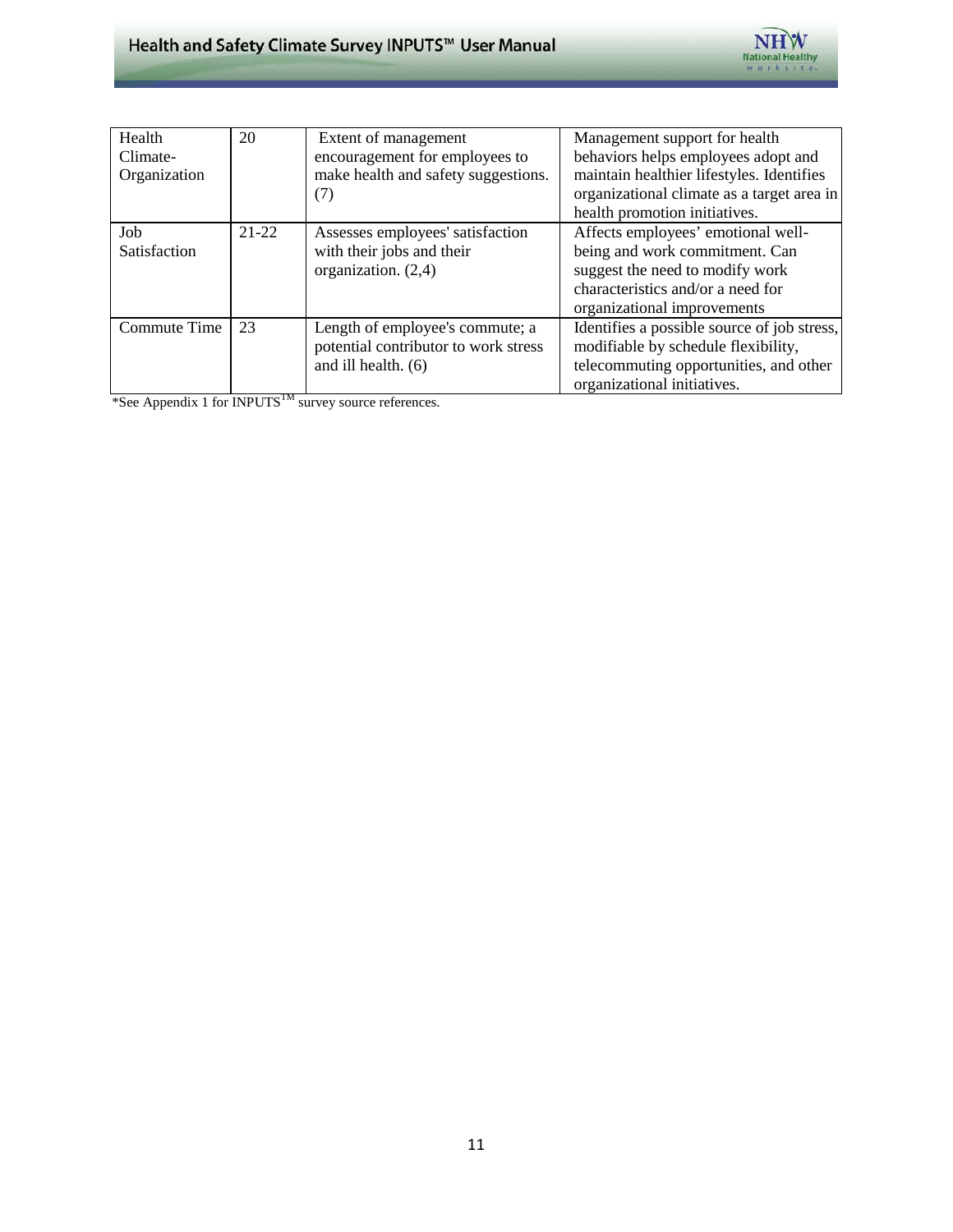

# **Administering the INPUTS™ Survey**

#### <span id="page-11-0"></span>**Lay the groundwork.**

- appoint someone (or a group of people) from a wellness or safety team to oversee the Senior leadership support for worksite health and safety is critical to your program's success. Demonstrate senior management support for the survey by asking a senior manager to administration and report-back of the INPUTS<sup>™</sup> survey. This team should be in place whether or not the company employs an outside administrator.
- collect the surveys and analyze the results. Having a neutral third-party administer the survey • Consider hiring a reputable survey management firm or academic institution to distribute and may help to alleviate privacy concerns of employees, which can help improve response rates. Survey experts can properly analyze and present the results, and can alert the organization to limitations of the results when participation is low. Web resources for hiring a survey vendor are provided in Appendix 6 (see Organizational Supports section of Resources for Action).
- Review and understand the INPUTS<sup>™</sup> survey questions to understand what they measure and why they are important. Use the Description of INPUTS<sup>TM</sup> Survey Items on pages 10 and 11 for this purpose.
- Explain that the survey will take approximately 15 minutes to complete. Participation rates will be better if work time is given to complete the survey. Try to obtain approvals for this work time activity.
- • Decide how the survey materials will be prepared, distributed, collected, analyzed and reported. Obtain approvals for individuals to fulfill all of these roles as needed.

#### **Plan the logistics for distributing and collecting surveys.**

- Work with the survey team to set the date, time, and location for employees to complete the survey. Organizations with multiple work site locations will need to plan how to reach employees in each of those sites. Make surveys available on multiple days to capture as many employees as possible.
- For employees without desk space, provide space and supplies or give them permission to Decide where surveys will be completed--in a specific room, personal work stations, etc. complete the survey off-site if they prefer. The space provided should be quiet, comfortable and private, to create a safe atmosphere free from distraction.
- If possible, offer an incentive to participate. Incentives can dramatically increase your survey response. There are many ways to provide incentives--cash, raffles, discounts, time off—be creative! Group incentives may avoid perception of individual identification.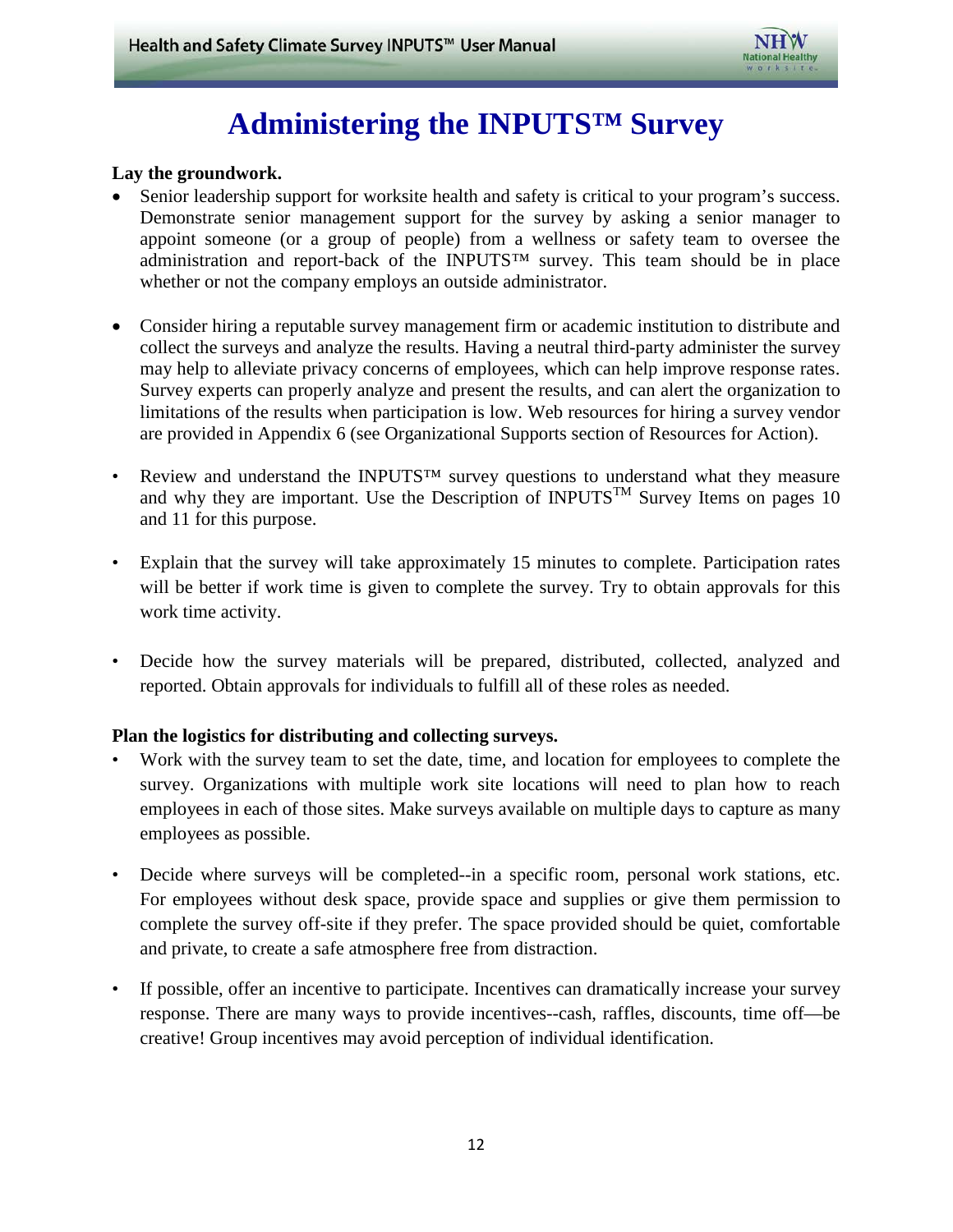- Consider administering the survey electronically, using one of the many web-based survey services available on the Internet. Take precautions to assure that the Web survey product used does not gather e-mail or IP addresses, which would inadvertently identify participants. If using paper and pencil, see if creating scannable forms is possible, as this will make data entry easier.
- Determine who will be eligible to take the survey. It is recommended that all full and part unless the focus will be limited to a particular department or area for intervention. time permanent employees are eligible who have been with the company at least six months,
- addressed, postage-paid envelopes and clear instructions can help remove barriers to • Make arrangements for survey administration in another language(s) and/or to employees with low literacy, if necessary. This may require translation and verbal administration. Selfparticipation for hard-to-reach employees.
- Make arrangements for survey collection from off-shift, weekend and remote employees. This may require providing mail back envelopes and stamps.
- names used, third party collecting, web surveys programmed not to collect email or IP • Establish a procedure to protect the confidentiality and privacy of the employees' responses (see **Guidelines for INPUTSTM Survey Quality and Ethics** on page 7 for details). This is very important for protecting privacy and for encouraging employees to report their responses honestly. Communicate to participants *what* procedures are in place to protect the privacy of responses, whether paper or electronic survey methods are used. For example, no addresses, etc. These messages will help protect participants who do feel secure in providing unfavorable responses.

#### **Develop survey communications.**

- Promote the survey to recruit participants. Develop appropriate materials and use a variety of communication channels. E-mail, posters, announcements, LCD screens, and newsletters are all effective in creating awareness about the survey. Privacy procedures should be included in the recruitment publicity to build trust and to inform participants who will have access to their survey responses. See Appendix 5 for sample communications materials.
- Plan recruitment strategies to reach employees in remote locations or those who do not use computers for their work. Consider using posters, paycheck stuffers, letters and personal contact for employees who do not routinely use electronic communication.
- rates. Build a sense of anticipation with creative publicity. Play up the incentive if you will Announce the survey at least two weeks in advance to increase awareness and participation offer one and clearly say how the results will be used.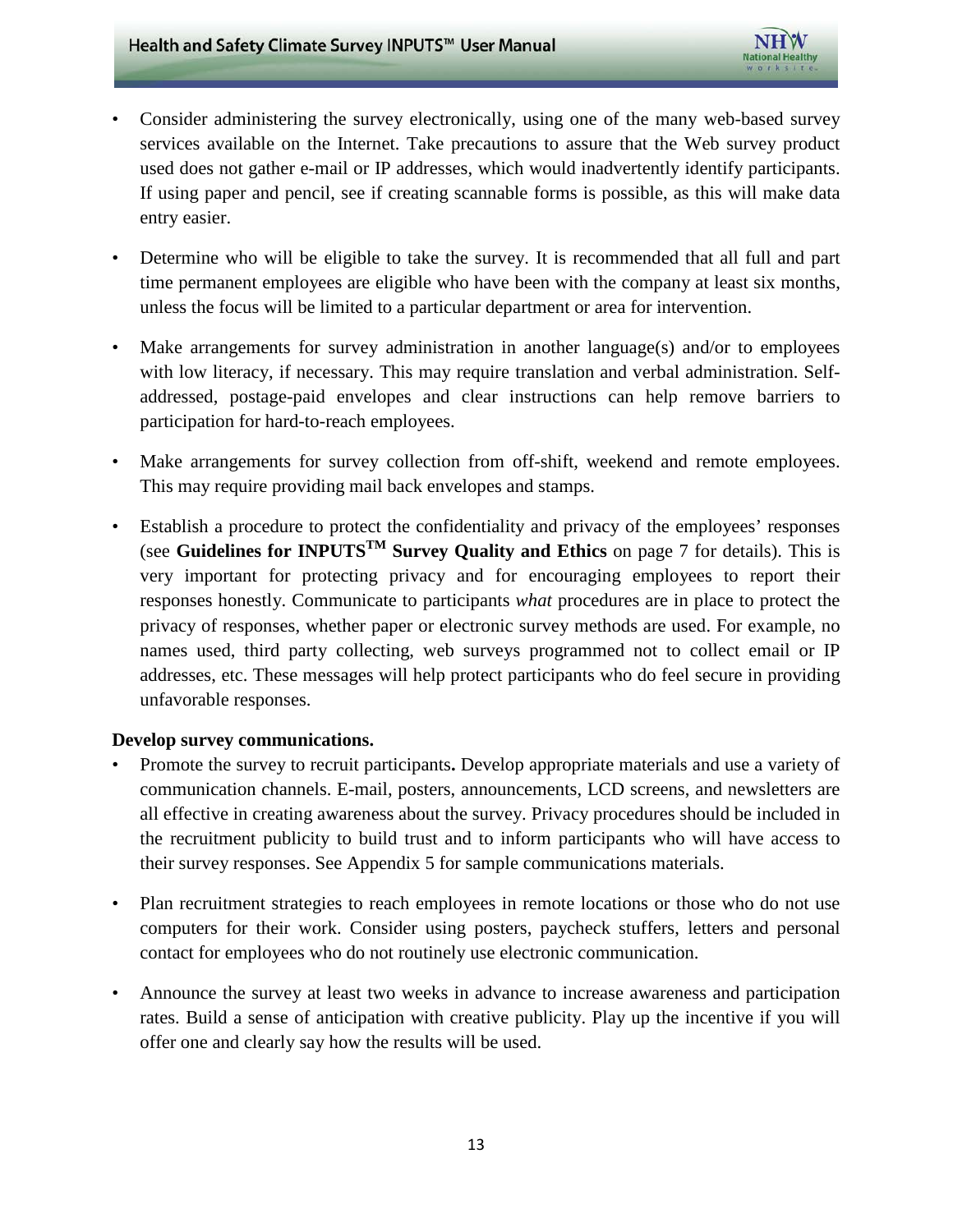

# **Scoring the INPUTS™ Survey**

#### <span id="page-13-0"></span>**General recommendations for analyzing INPUTS™ survey results**

- • Trusted personnel (e.g., a safety or health/wellness committee) or, ideally, an external administrator, should use the scoring instructions and formulas provided in Appendix 3 to compute the survey results and to produce a summary report. A sample report is provided in Appendix 4.
- most reliable way to capture the results, as it minimizes the chance of errors during data entry while also protecting confidentiality of the data. If entering results manually, set up systems • If using a Web-based survey instrument, de-identified data can easily be downloaded from the site into an electronic spreadsheet. If using paper and pencil, either scan the documents into scanning software or manually enter the information into a spreadsheet. Scanning is the for quality control (to detect errors in data entry, generally having multiple individuals enter the same data) and assuring that the surveys are not identified with names.

Use the **Guidelines for INPUTSTM Survey Quality and Ethics** on pages 7-9 when analyzing data for trends and findings. AVOID reporting results by work unit, location, or any demographic category (e.g., age groups, gender, race, etc.) unless there is a minimum of 25 employees at each category. It is very important to avoid breaching the confidentiality of the participants.

#### **Tips for Communicating Results**

- Communicate survey results as widely as possible throughout the organization. Be sure to report results as a group, and never report information in a way that could be linked with individuals.
- Decide on best ways to report back to your workforce considering the size, industry, setting and culture. Different stakeholders will prefer different ways of looking at the information. Executives may prefer a very brief summary of findings along with graphs and charts of selected topic areas. Program planners may appreciate a lengthier PowerPoint presentation. Bulletin board, flyers, newsletters, or LCD screens may be effective for communicating with the broader workforce. Departmental, all-employee, or town hall meetings can be especially effective, because they allow an exchange of questions and answers.

 the results. Try to leave at least half of the time open for group reflection to discuss what the Presentation tips—in meetings, aim for allocating 50% of the presentation time to showing results mean. For program planners, consider scheduling two meetings to allow enough time to discuss all the results and how they can be prioritized for action planning.

View all feedback meetings as opportunities to solicit ideas from employees about relative importance of identified problems, potential interventions, and potential facilitators of and obstacles to these interventions.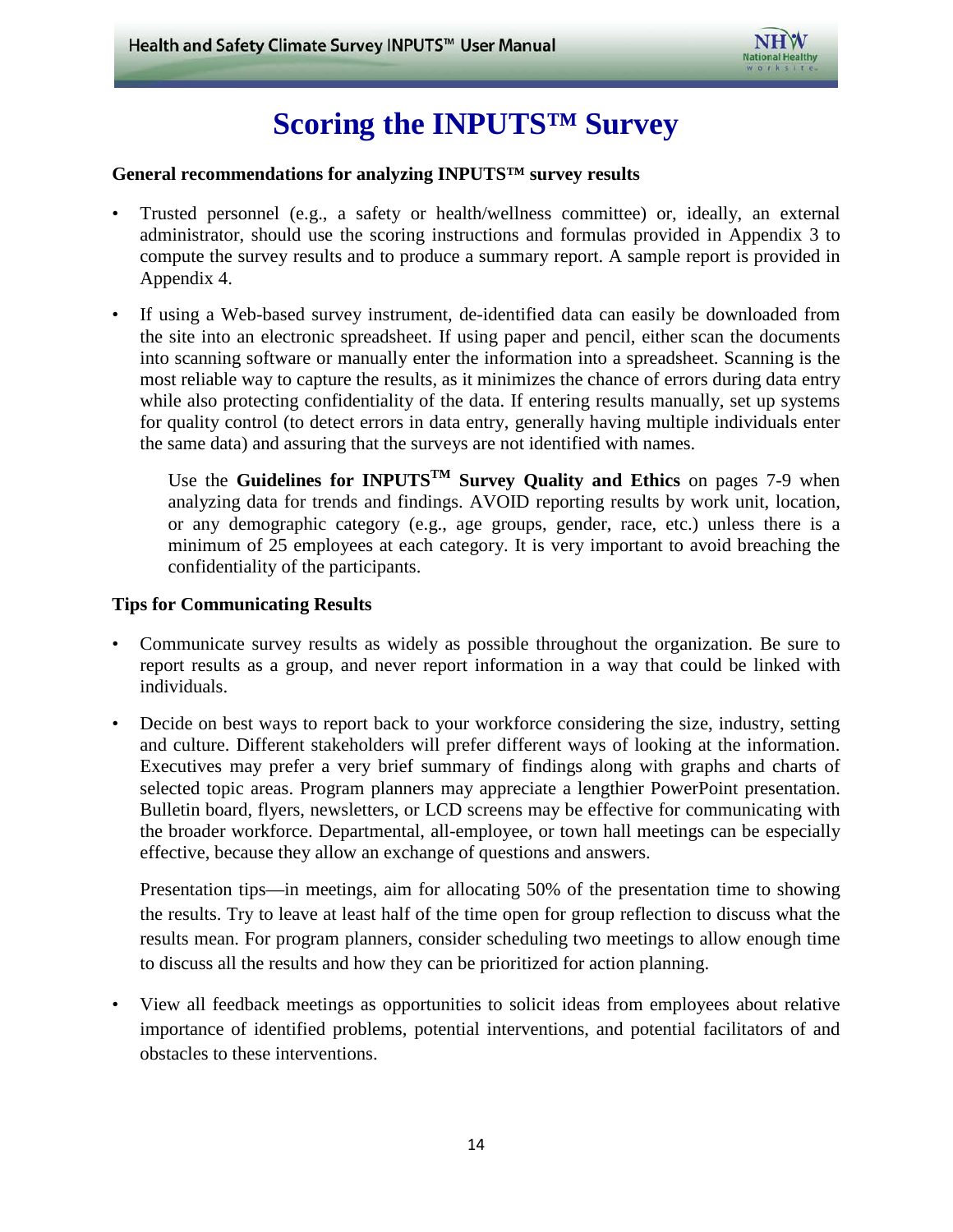# <span id="page-14-0"></span> **Interpreting and Utilizing INPUTSTM Survey Results**

- • Select a team to assist with reviewing the survey results and recommending priorities for action. Use caution when drawing conclusions about the survey results, especially if the participation was moderate or low. See **Guidelines for INPUTSTM Survey Quality and Ethics** on pages 7-9 for guidance on minimum response rates for sample representativeness.
- Program (NHWP). NHWP averages for all survey items will be available in 2014 at • Compare your scores to those of employers participating in the National Healthy Worksite [\(http://www.cdc.gov/NationalHealthyWorksite/\)](http://www.cdc.gov/NationalHealthyWorksite/).
- Compare your aggregated INPUTS<sup>TM</sup> scores to the aggregated scores of your organization's health data (e.g.  $CAPTURE^{TM}$  health assessment survey, and biometric screenings).
- Review your INPUTS<sup>™</sup> scores and use them as a planning tool, together with other sources of information (e.g.,  $CAPTURE^{TM}$  health assessments, biometric screening, medical and pharmacy claims, injury reports, needs and interest survey, etc.) on employee health and wellbeing. Your scores are intended to assist you in prioritizing strategies as you set shortand long-term goals for promoting better employee health and productivity.
- will address and begin exploring, and which strategies your worksite will implement. • Select and prioritize which health and safety climate issues from the INPUTS™ survey you
	- Prioritize potential intervention strategies using several criteria, such as:
		- $\checkmark$  Greatest benefit to the most people in your worksite;
		- $\checkmark$  Highest potential to gain and maintain senior leadership support;
		- $\checkmark$  Best fit with your current resources (staffing, funds, current vendors, etc.);
		- $\checkmark$  Employee needs and interests;
		- $\checkmark$  Other criteria specific to your organizational situation.
	- • Identify which of your priority strategies are feasible for short-term implementation and which strategies need more preparation for possible longterm implementation.
	- • Prioritize future strategies to implement that are relevant, feasible, and consistent with your organization/employee needs and health issues, and health promotion budget. Share the projected schedule of these activities with all employees, soliciting feedback.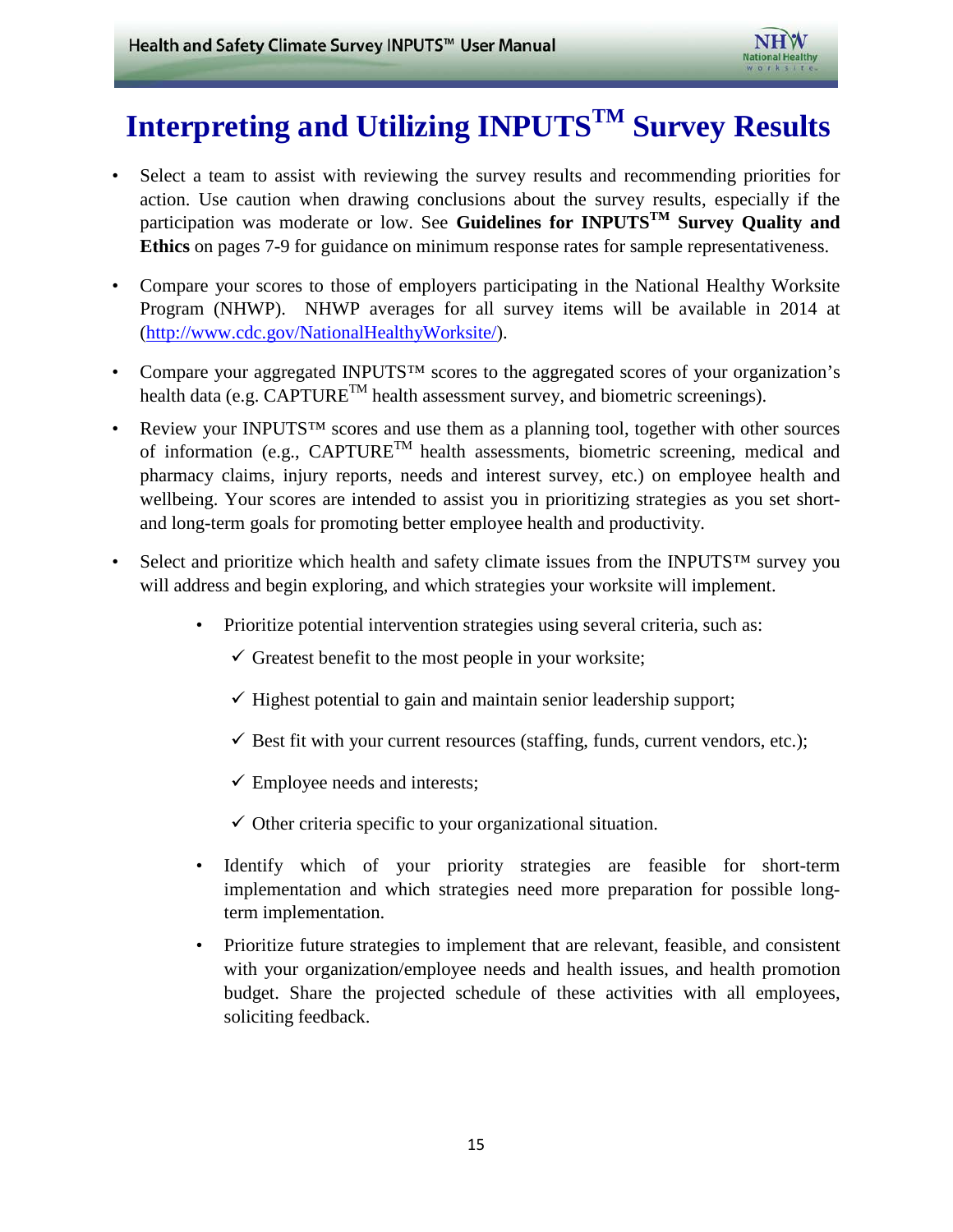

Resources for Action. • Consult the Centers for Disease Control and Prevention websites for guidance on intervention strategies to improve employee health and organizational policies and environmental supports for worksite health and safety. See Appendix 6 for relevant

Resources for Action.<br>[National Healthy Worksite Program](http://www.cdc.gov/nationalhealthyworksite) [CDC Healthy Worksite Initiative](http://www.cdc.gov/nccdphp/dnpao/hwi/) [NIOSH Total Worker Health Initiative](http://www.cdc.gov/niosh/TWH/)

- • Complete the survey again in a year to assess progress. You also may evaluate how your worksite health interventions. INPUTS™ scores can also be compared to organization level INPUTS™ scores correlate with improvements in aggregated health risk scores CAPTURETM health assessment, biometric screening) among employees who participated in surveys such as the CDC Worksite Health Scorecard.
- Inform and educate employees and management about how your organization plans to use the INPUTS™ scores to guide program development. At all steps of the process, solicit ideas and feedback from all levels of your organization concerning ways to improve survey participation, develop and prioritize interventions, implement interventions, and evaluate outcomes.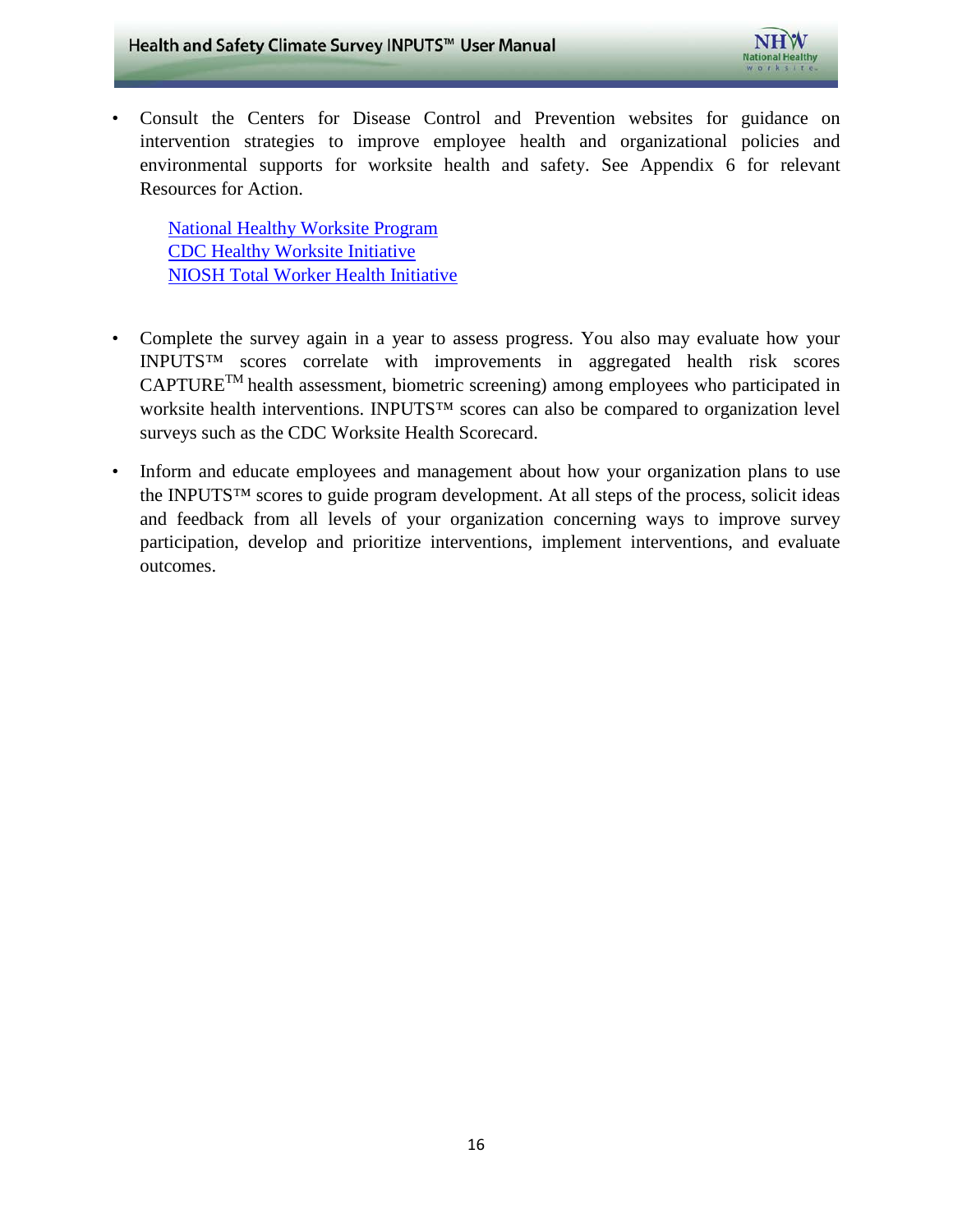

# **Appendix: 1 INPUTS™ Survey Sources**

- <span id="page-16-0"></span>1. Developed by investigators of the Center for Promotion of Health in the New England Workplace (CPH-NEW) at the University of Connecticut.
- (pp. 360-380). San Francisco: Jossey-Bass. 2. Adapted from Organizational Assessment Survey (OAS). Office of Performance Monitoring (OPM)[.http://www.opm.gov/employ/html/org\\_asse.asp.](http://www.opm.gov/employ/html/org_asse.asp) Gowing, M.K. & Lancaster, A.R.(1996) Federal government surveys: Recent practices and future directions. In A. Kraut (Ed.), Organizational surveys: tools for assessment and change
- 3. Adapted with permission from Karasek, R. A., Pieper, C. F., & Schwartz, J.E. (1985). Job Content Questionnaire and User's Guide Revision 11. Developed at Columbia University. Information from Dr. Karasek, Dept. of Work Environment, UMass/Lowell, Lowell, MA.
- 4. Adapted from General Social Survey (GSS), Quality of Work Life Module (QWL, developed by NIOSH). Davis J, Smith T, Marsden P. 2003. General Social Survey, 1972–2002: Cumulative Codebook. Chicago: NORC.
- V5. Ann Arbor, MI: ICPSR [distributor], 2008-07-01. 5. Adapted from Kessler, R.C. National Comorbidity Survey: Baseline (NCS-1). ICPSR06093-
- 6. Developed for National Healthy Worksite Program.
- 7. Developed at University of Connecticut by Zandra Zweber, doctoral candidate in Industrial and Organizational Psychology.

### **General References (cited in Introduction)**

- 8. Punnett L, Cherniack MG, Henning RA, Morse T, Faghri P, CPH-NEW Research Team. A conceptual framework for integrating workplace health promotion and occupational ergonomics programs. *Public Health Reports*. 2009; 124(Supplement 1):16-25.
- 9. Levy BS, Wegman DH, Baron SL, Sokas R, eds. *Occupational and Environmental Health:Recognizing and Preventing Disease and Injury, 6th ed*. Lippincott Williams and Wilkins; 2011.
- 10. Belkic KL, Landsbergis PA, Schnall PL, Baker D. Is job strain a major source of cardiovascular disease risk? *Scand J Work Environ Health*. 2004; 30 (2):85-128.
- 11. LaMontagne A, Keegel T, Vallance D, Ostry A, Wolfe R. Job strain—Attributable depression in a sample of working Australians: Assessing the contribution to health inequalities. *BMC Public Health* 2008;8 (181):1-9.
- 12. Albertsen K, Borg V, Oldenburg B. A systematic review of the impact of work environment on smoking cessation, relapse and amount smoked. *Prev Med.* 2006; 43:291-305.
- 13. Kouvonen A, Kivimaki M. Job strain and adverse health behaviors: The Finnish Public Sector Study. *J Occ Env Med*. 2007; 49(1):68-74.
- 14. Lallukka T, Chandola T, Roos E, et al. Work-family conflicts and health behaviors among British, Finnish, and Japanese employees. *Inter J Behav Med*. 2009; 17(2):134-142.
- with adverse health behaviors and obesity: Evidence from the Whitehall II Study, Helsinki 15. Lallukka T, Lahelma E, Rahkonen O, et al. Associations of job strain and working overtime Health Study, and the Japanese Civil Servants Study. *Soc Sci Med.* 2008; 66(8):1681-1698.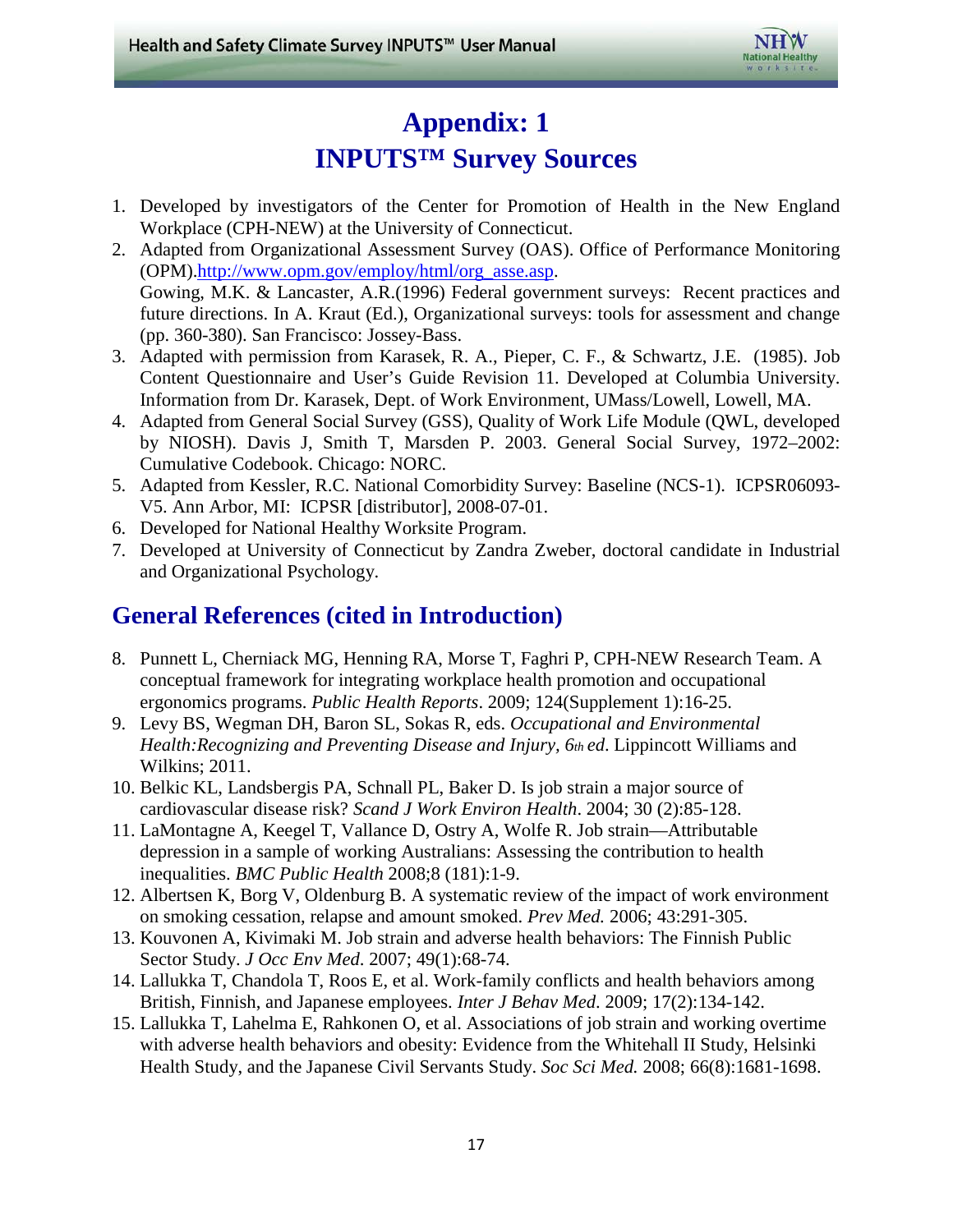

- 16. Tuomi, K., Ilmarinen, J., Klockars, M., Nyga˚rd, C-H., Seitsamo, J., Huuhtanen, P., Martikainen, R. and Aalto, L. 1997. Finnish research project of aging workers in 1981-92. *Scandinavian Journal of Work, Environment and Health*, 23(Suppl. 1): 7–11.
- 17. Tuomi K, Ilmarinen J, Martikainen R, Aalto L, Klockars M (1997) Aging, work, life-style and work ability among Finnish municipal workers in 1981-1992. *Scand J Work Environ Health* 23(Suppl 1):58-65.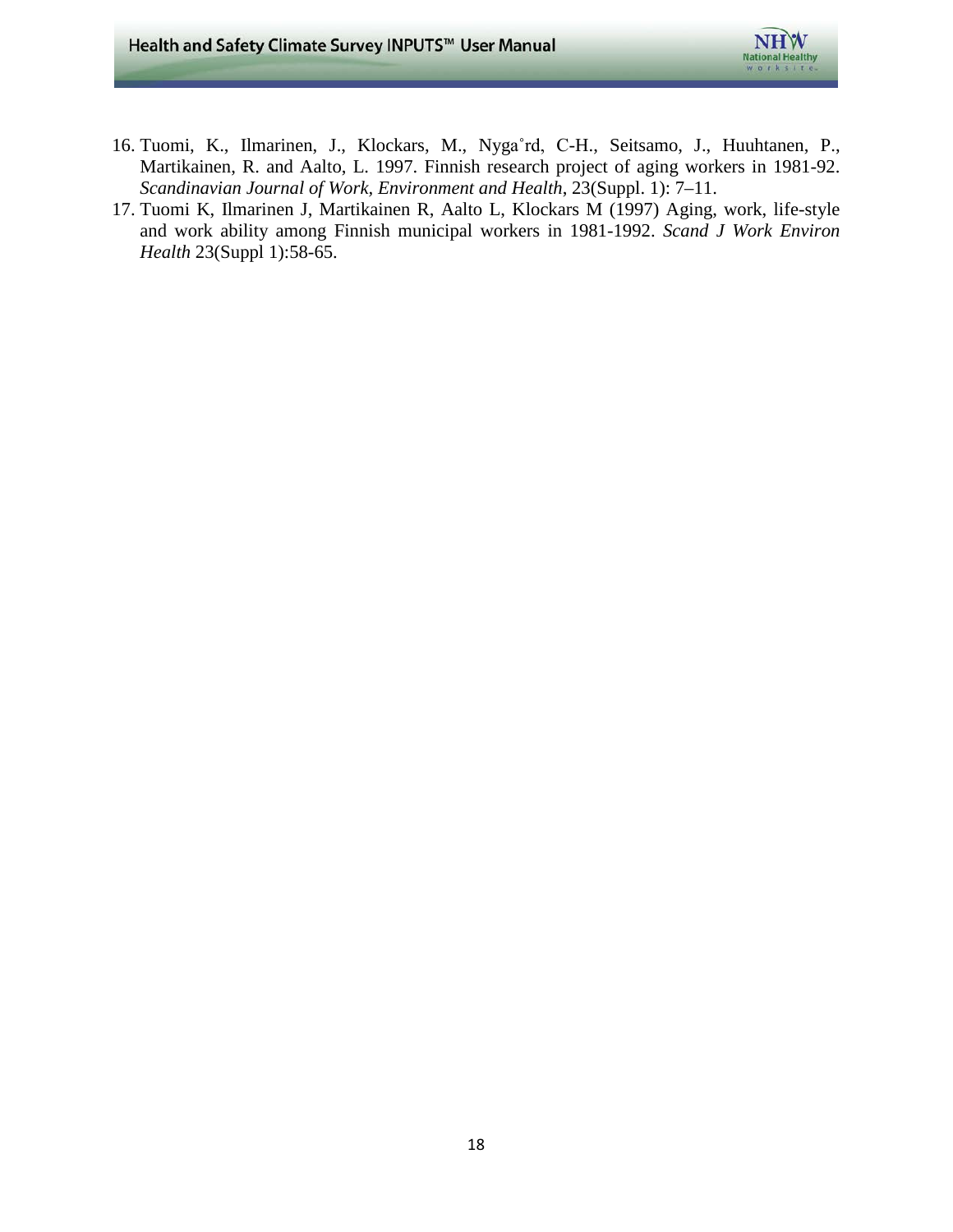

# **Appendix: 2 INPUTS™ Survey Questions**

<span id="page-18-0"></span>A fully formatted version of the INPUTS<sup>TM</sup> survey is available at: <http://www.cdc.gov/nationalhealthyworksite/join/assessments.html>



**HEALTHY WORKSITE . HEALTHY WORKFORCE . HEALTHY COMMUNITY** 



# **CDC NHWP Health and Safety**

# Climate Survey (INPUTS™)

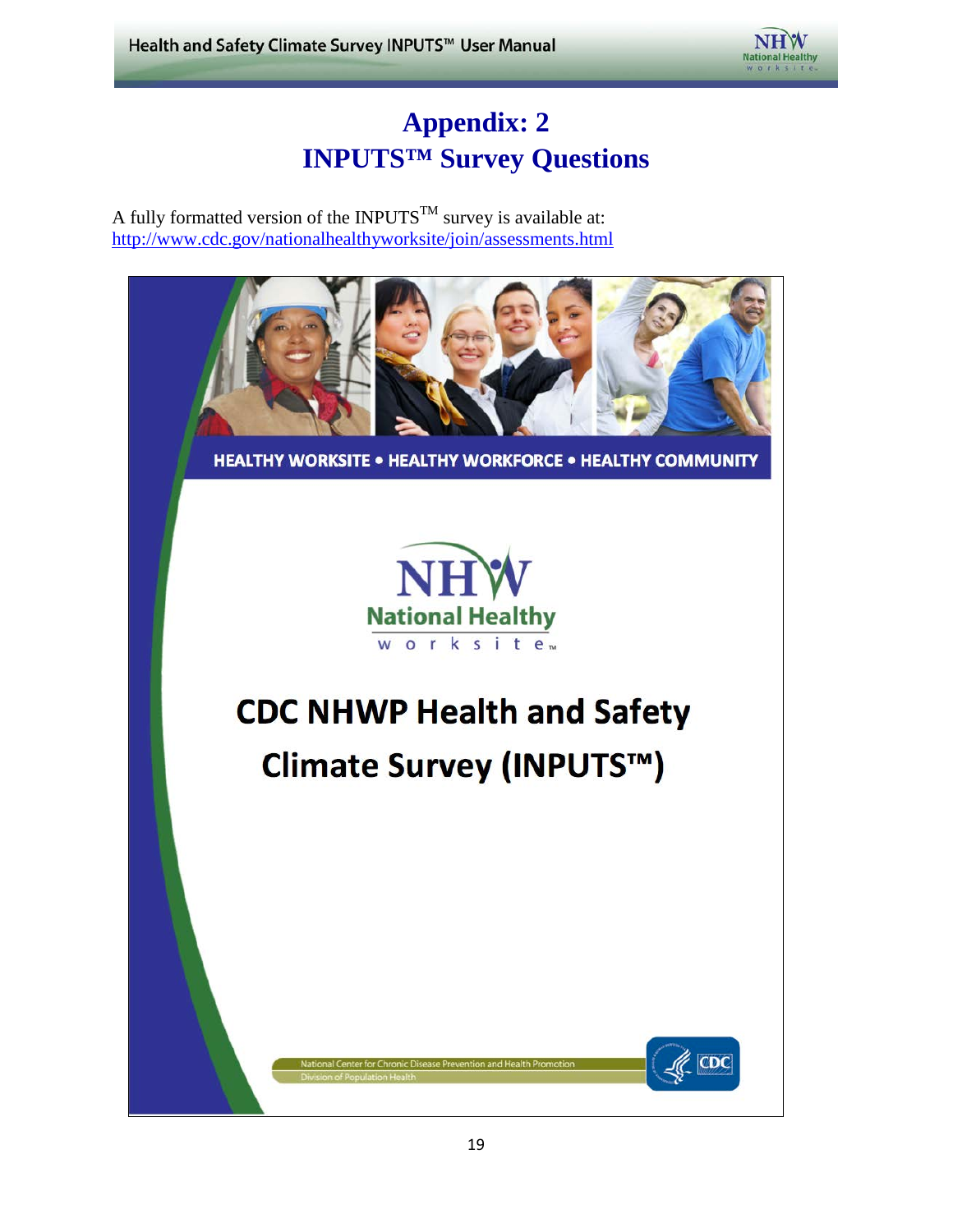### Health and Safety Climate Survey INPUTS™ User Manual



|                | To what extent do you agree with the following statements?                                |                      |                 |        |                   |  |  |
|----------------|-------------------------------------------------------------------------------------------|----------------------|-----------------|--------|-------------------|--|--|
|                |                                                                                           | Strongly<br>disagree | <b>Disagree</b> | Agree  | Strongly<br>agree |  |  |
| $\mathbf{1}$   | In this facility, management considers<br>workplace health and safety to be<br>important. | $\Box$               | П               | П      | П                 |  |  |
| $\overline{2}$ | My job allows me to make a lot of decisions<br>on my own.                                 | $\Box$               | □               | П      | П                 |  |  |
| 3              | My job requires working very hard.                                                        | $\Box$               | $\Box$          | $\Box$ | $\Box$            |  |  |
| 4              | The people I work with take a personal<br>interest in me.                                 | $\Box$               | $\Box$          | П      | □                 |  |  |
| 5              | The people I work with can be relied on<br>when I need help.                              | п                    | п               | п      | П                 |  |  |
| 6              | My supervisor is concerned about the<br>welfare of those under him or her.                | $\Box$               | П               | П      | п                 |  |  |
| $\overline{7}$ | My supervisor is helpful in getting the. job<br>done.                                     | $\Box$               | □               | П      | п                 |  |  |
| 8              | My job requires me to be creative.                                                        | $\Box$               | $\Box$          | $\Box$ | □                 |  |  |
| 9              | My job requires a high level of skill.                                                    | $\Box$               | П               | П      | П                 |  |  |
| 10             | My job requires me to do repeated lifting,<br>pushing, pulling or bending.                | $\Box$               | п               | П      | п                 |  |  |
| 11             | My job regularly requires me to perform<br>repetitive or forceful hand movements.         | $\Box$               | П               | П      | □                 |  |  |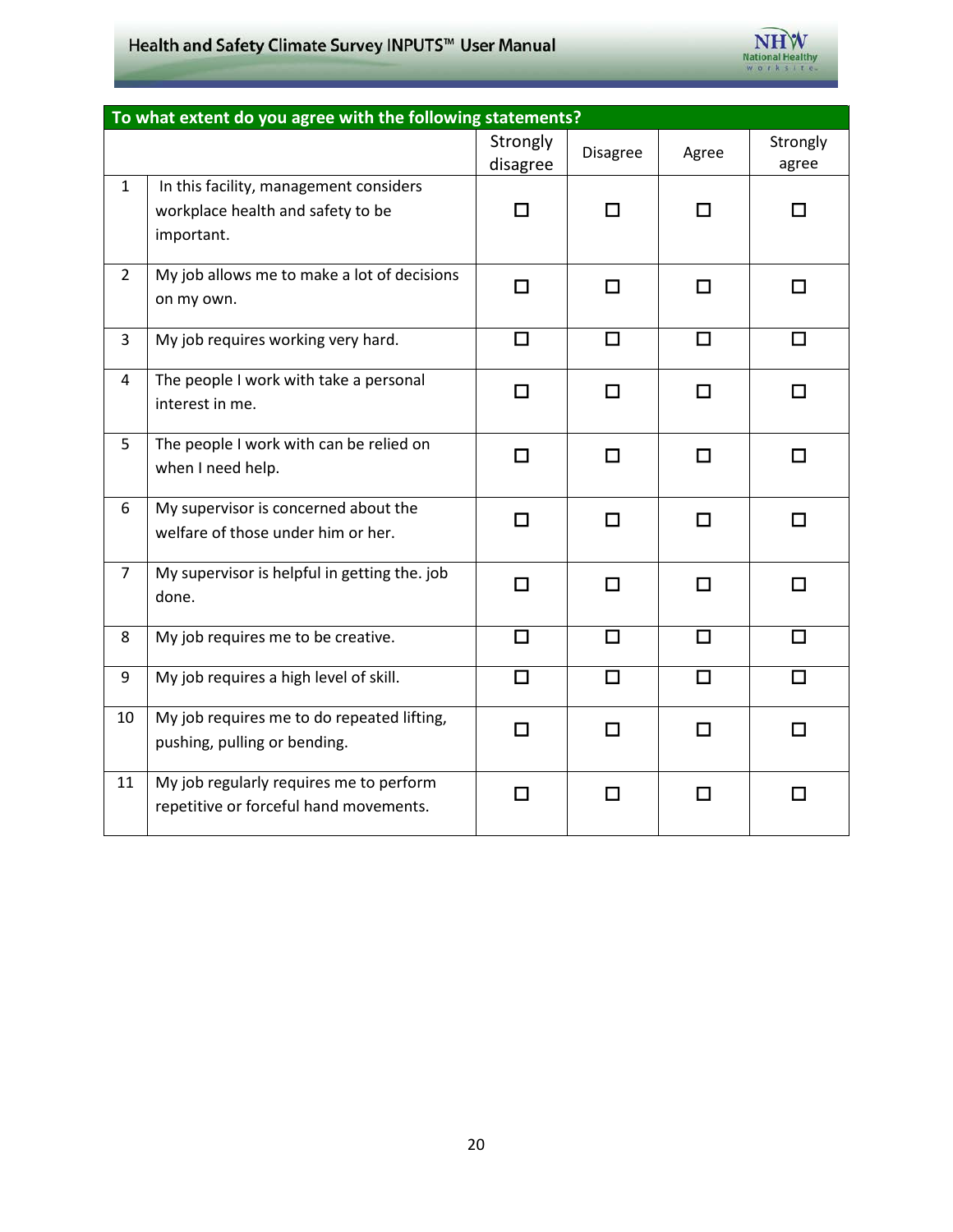

|    | Please answer the following questions.             |                         |  |  |  |  |
|----|----------------------------------------------------|-------------------------|--|--|--|--|
| 12 | How often do things going on at work make you feel | $\square$ Never         |  |  |  |  |
|    | tense and irritable at home?                       | $\Box$ Occasionally     |  |  |  |  |
|    |                                                    | $\square$ Sometimes     |  |  |  |  |
|    |                                                    | $\Box$ Often            |  |  |  |  |
|    |                                                    | $\Box$ Most of the time |  |  |  |  |
| 13 | How often do things going on at home make you feel | $\square$ Never         |  |  |  |  |
|    | tense and irritable on the job?                    | $\Box$ Occasionally     |  |  |  |  |
|    |                                                    | $\square$ Sometimes     |  |  |  |  |
|    |                                                    | $\Box$ Often            |  |  |  |  |
|    |                                                    | Most of the time        |  |  |  |  |

| Please rate Question #14 on a scale of 1-10. |                                                      |                     |  |  |   |  |   |   |   |                         |
|----------------------------------------------|------------------------------------------------------|---------------------|--|--|---|--|---|---|---|-------------------------|
|                                              |                                                      | extremely<br>unsafe |  |  | 4 |  | 6 | 8 | 9 | 10<br>extremely<br>safe |
| 14                                           | Overall, how safe do you think<br>your workplace is? |                     |  |  |   |  |   |   |   |                         |

| Please rate Question #15 on a scale of 1-10. |                                                                        |                           |  |  |   |  |   |   |   |                               |
|----------------------------------------------|------------------------------------------------------------------------|---------------------------|--|--|---|--|---|---|---|-------------------------------|
|                                              |                                                                        | extremely<br>unsupportive |  |  | 4 |  | 6 | 8 | 9 | 10<br>extremely<br>supportive |
| 15                                           | Overall, how supportive is<br>your company of your<br>personal health? |                           |  |  |   |  |   |   |   |                               |

|    | Please rate how you feel about each of the following statements: "My employer has provided<br>me with the opportunity to": (Please check 1 box for each item below). |                      |                 |         |       |                   |  |
|----|----------------------------------------------------------------------------------------------------------------------------------------------------------------------|----------------------|-----------------|---------|-------|-------------------|--|
|    |                                                                                                                                                                      | Strongly<br>disagree | <b>Disagree</b> | Neutral | Agree | Strongly<br>agree |  |
| 16 | a. Be physically active                                                                                                                                              |                      |                 |         |       |                   |  |
|    | b. Eat a healthy diet                                                                                                                                                |                      |                 |         |       |                   |  |
|    | c. Live tobacco free                                                                                                                                                 |                      |                 |         |       |                   |  |
|    | d. Manage my stress                                                                                                                                                  |                      |                 |         |       |                   |  |
|    | e. Work safely                                                                                                                                                       |                      |                 |         |       |                   |  |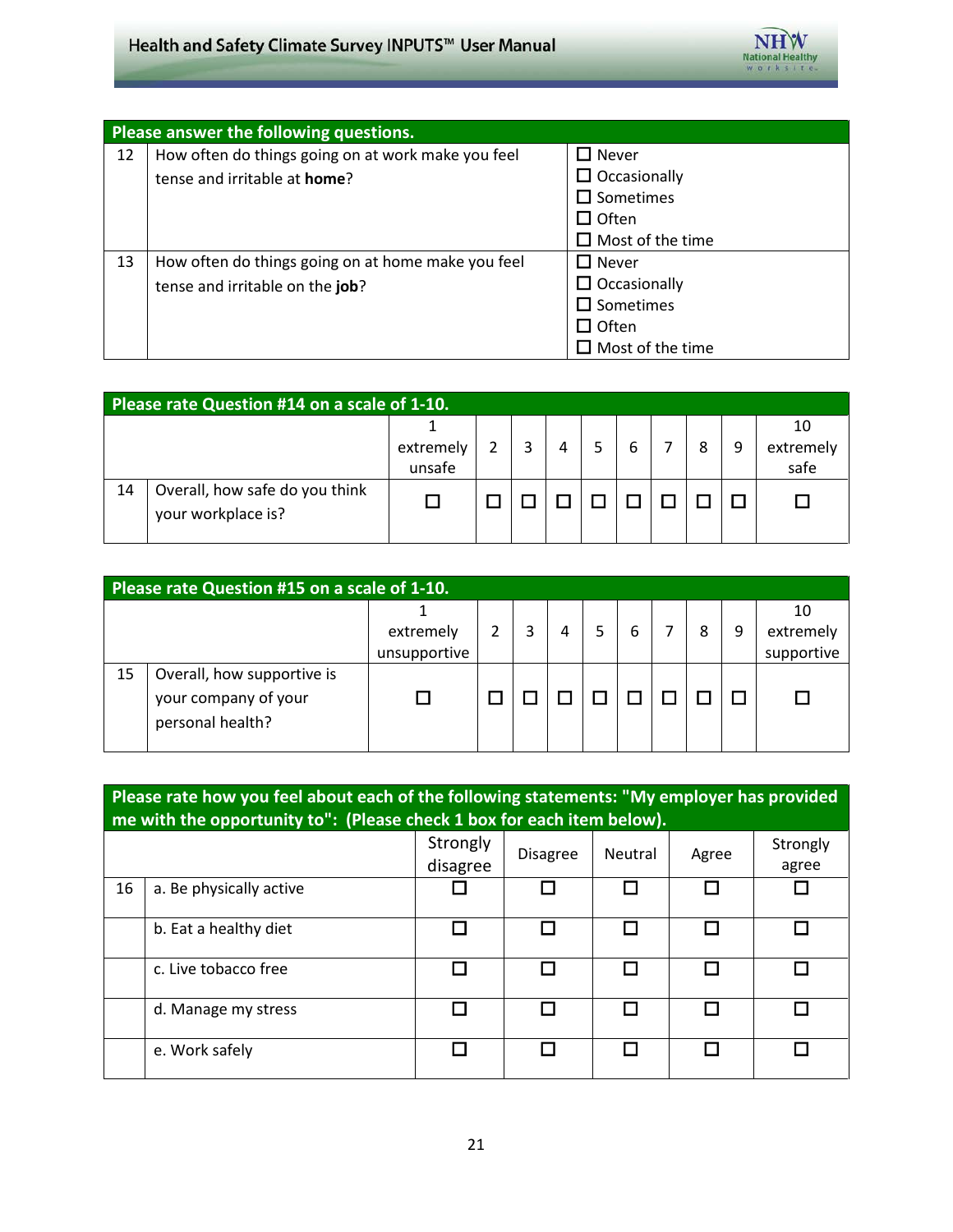### Health and Safety Climate Survey INPUTS™ User Manual



|    | To what extent do you agree with the following statements?                                            |                      |                 |         |       |                   |  |  |
|----|-------------------------------------------------------------------------------------------------------|----------------------|-----------------|---------|-------|-------------------|--|--|
|    |                                                                                                       | Strongly<br>disagree | <b>Disagree</b> | Neutral | Agree | Strongly<br>agree |  |  |
| 17 | If my health gets worse, my coworkers would<br>support my recovery.                                   |                      |                 |         |       |                   |  |  |
| 18 | My coworkers would support my use of sick<br>days for illness or mental health.                       |                      |                 |         |       |                   |  |  |
| 19 | My supervisor encourages healthy behaviors.                                                           |                      |                 |         |       |                   |  |  |
| 20 | My organization encourages me to make<br>suggestions about employee safety, health<br>and well-being. |                      |                 |         |       |                   |  |  |
| 21 | Overall I would recommend working with this<br>organization to my family and friends.                 |                      |                 |         |       |                   |  |  |

|    | Please answer the following questions.                                         |                                                                                                             |  |  |  |  |  |
|----|--------------------------------------------------------------------------------|-------------------------------------------------------------------------------------------------------------|--|--|--|--|--|
| 22 | All in all, how satisfied would you say you are with your<br>job?              | $\Box$ Very satisfied<br>$\square$ Satisfied<br>$\square$ Dissatisfied<br>$\Box$ Very dissatisfied          |  |  |  |  |  |
| 23 | How much time do you spend traveling to and from work<br>each day (roundtrip)? | $\Box$ < 15 minutes<br>$\Box$ 15-30 minutes<br>$\Box$ 30-60 minutes<br>$\Box$ 60-90 minutes<br>> 90 minutes |  |  |  |  |  |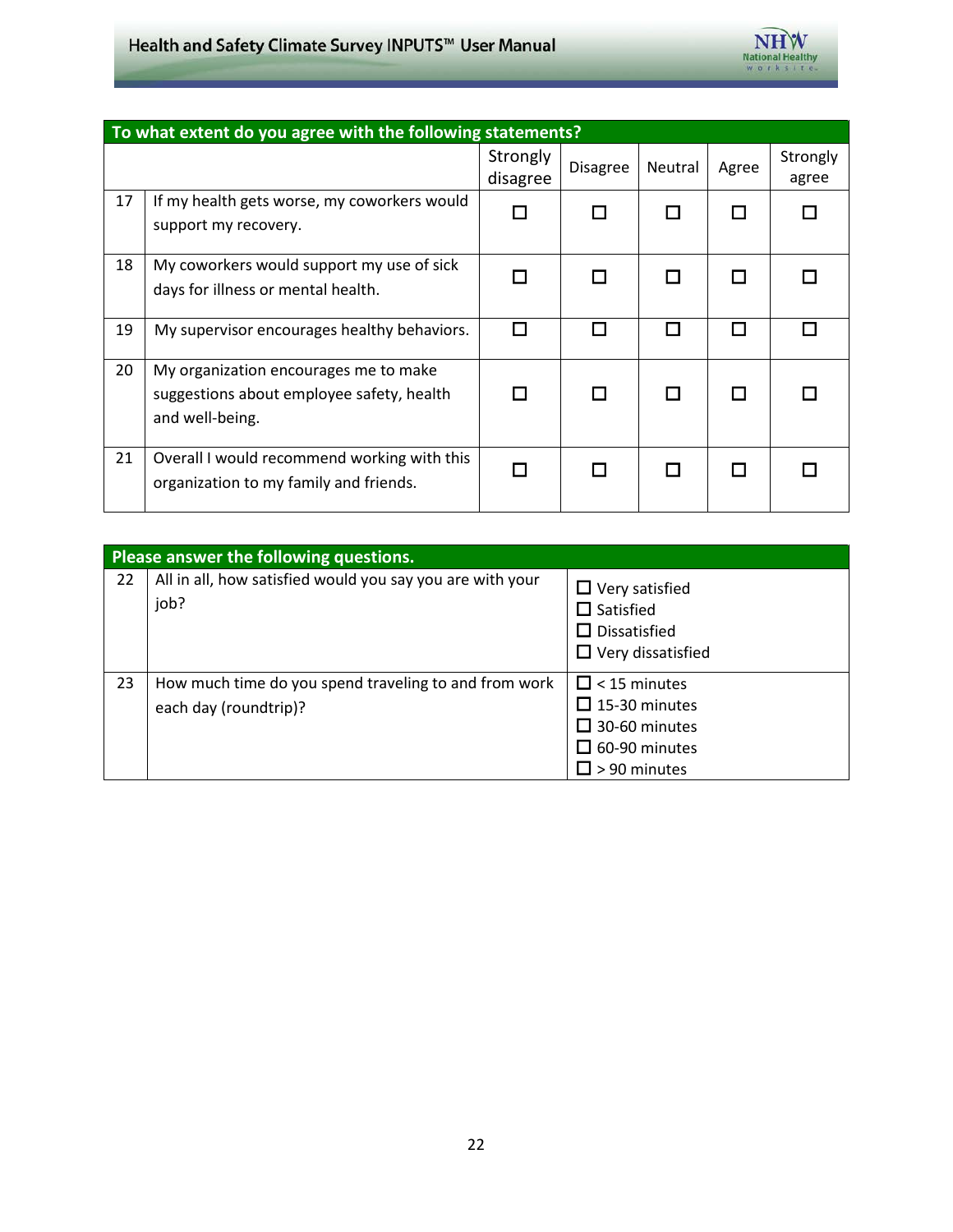

### **Appendix 3 INPUTSTM Survey Scoring Instructions**

| Question       | <b>INPUTSTM Survey Question or Scale</b>                     | <b>Score</b>                               |
|----------------|--------------------------------------------------------------|--------------------------------------------|
|                | % answering 'agree' or 'strongly agree' (except where noted) | Formula                                    |
| $\mathbf{1}$   | Management Health & Safety Support                           | Total number of                            |
|                | In this facility, management considers workplace             | 'Agree' and 'Strongly Agree responses      |
|                | health and safety to be important.                           | Sum of total responses to this question    |
| $\overline{2}$ | <b>High Decision Authority</b>                               | Total number of                            |
|                | My job allows me to make a lot of decisions on my            | 'Agree' and 'Strongly Agree responses      |
|                | own.                                                         | Sum of total responses to this question    |
| 3              | Low Psychological Demands                                    | Total number of 'Strongly Disagree'        |
|                | My job requires working very hard. ('Strongly                | and 'Disagree responses                    |
|                | Disagree' and Disagree')                                     | Sum of total responses to this question    |
| $4 + 5$        | <b>Coworker Support</b>                                      |                                            |
|                | The people I work with take a personal interest in           | Total number of 'Agree' and 'Strongly      |
|                | me.                                                          | Agree' responses to, questions 4 and 5     |
|                | The people I work with can be relied on when I need          | Sum of total responses to                  |
|                | help.                                                        | questions 4 and 5                          |
| $6 + 7$        | <b>Supervisor Support</b>                                    | Total number of 'Agree' and 'Strongly      |
|                | My supervisor is concerned about the welfare of              | Agree' responses to, questions 6 and 7     |
|                | those under him or her.                                      | Sum of total responses to                  |
|                | My supervisor is helpful in getting the job done.            | questions 6 and 7                          |
| $8 + 9$        | <b>High Skill Discretion</b>                                 | Total number of 'Agree' and 'Strongly      |
|                | My job requires me to be creative.                           | Agree' responses to, questions 8 and 9     |
|                | My job requires a high level of skill.                       | Sum of total responses to                  |
|                |                                                              | questions 8 and 9                          |
| 10             | Low Ergonomic Risk: Materials Handling                       | Total number of 'Strongly Disagree'        |
|                | My job requires me to do repeated lifting, pushing,          | and 'Disagree responses                    |
|                | pulling or bending. ('Strongly Disagree' and                 | Sum of total responses to this question    |
|                | Disagree')                                                   |                                            |
| 11             | Low Ergonomic Risk: Hand Motion                              | Total number of 'Strongly Disagree'        |
|                | My job regularly requires me to perform repetitive           | and 'Disagree responses                    |
|                | or forceful hand movements. ('Strongly Disagree'             | Sum of total responses to this question    |
|                | and Disagree')                                               |                                            |
| 12             | Low Work-Family Conflict                                     | Total number of 'Never'                    |
|                | How often do things going on at work make you feel           | and 'Occasionally' responses               |
|                | tense and irritable at home? ? ('Never' and                  | Sum of total responses to this question    |
|                | 'Occasionally')                                              |                                            |
| 13             | Low Family-Work Conflict                                     | Total number of 'Never'                    |
|                | How often do things going on at home make you feel           | and 'Occasionally' responses               |
|                | tense and irritable on the job? ('Never' and                 | Sum of total responses to this question    |
|                | 'Occasionally')                                              |                                            |
| 14             | Workplace Safety (mean score on scale from 1-10)             | Calculate mean:                            |
|                | Overall, how safe do you think your workplace is (1-         | Sum all answers                            |
|                | 10, extremely unsafe to extremely safe)?                     | Total number of responses to this question |
| 15             | Health Support (mean score on scale from 1-10)               |                                            |
|                | Overall, how supportive is your company of your              | Calculate mean:<br>Sum all answers         |
|                | personal health, from 1 (extremely unsupportive) to          | Total number of responses to this question |
|                | 10 (extremely supportive)?                                   |                                            |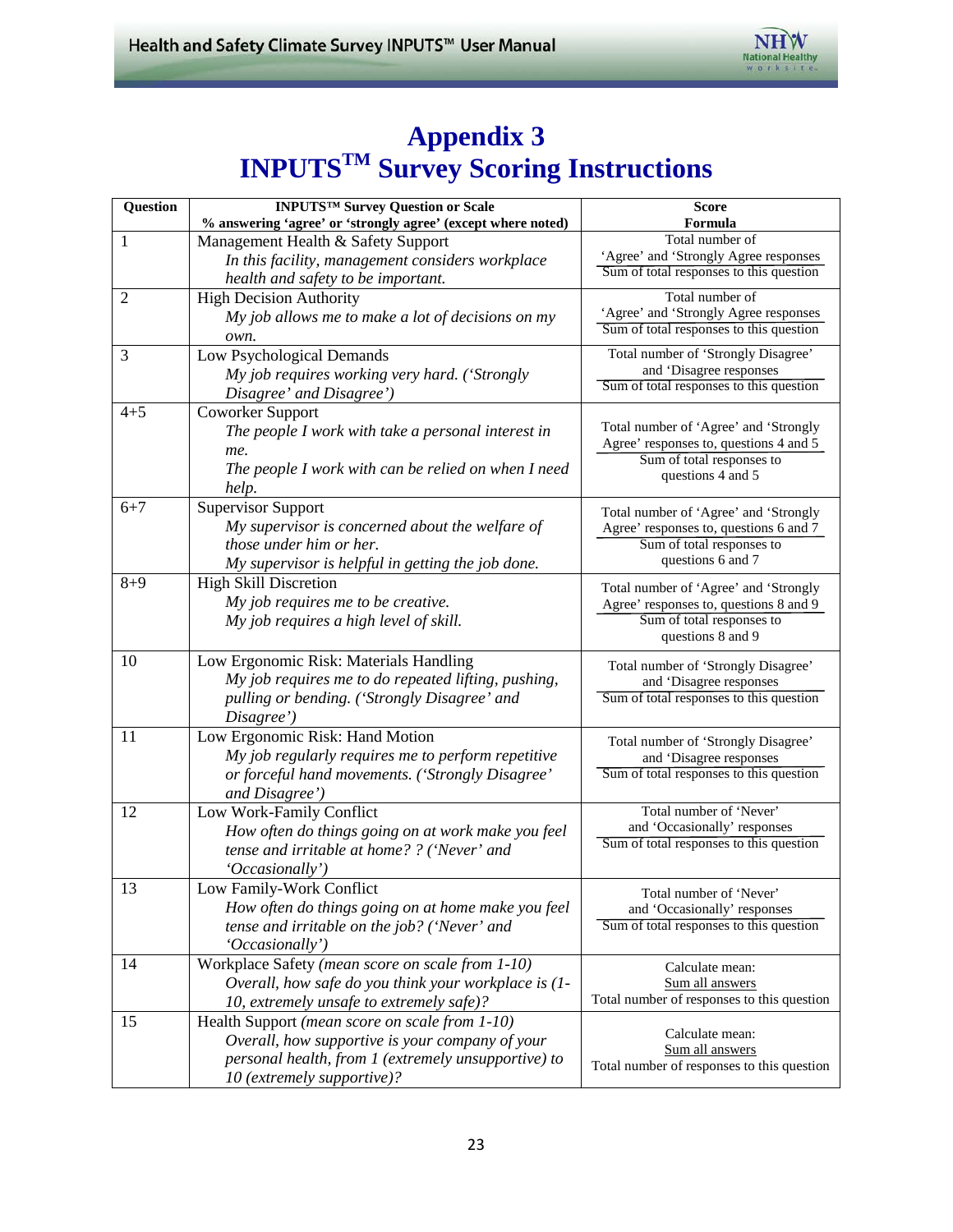

| 16        | "My employer has provided me with the opportunity to"                                                                                                                                    |                                                                                                                                     |
|-----------|------------------------------------------------------------------------------------------------------------------------------------------------------------------------------------------|-------------------------------------------------------------------------------------------------------------------------------------|
|           | a. Be physically active                                                                                                                                                                  | Total number of<br>'Agree' and 'Strongly Agree responses<br>Sum of total responses to this question                                 |
|           | b. Eat a healthy diet                                                                                                                                                                    | Total number of<br>'Agree' and 'Strongly Agree responses<br>Sum of total responses to this question                                 |
|           | c. Live tobacco free                                                                                                                                                                     | Total number of<br>'Agree' and 'Strongly Agree responses<br>Sum of total responses to this question                                 |
|           | d. Manage my stress                                                                                                                                                                      | Total number of<br>'Agree' and 'Strongly Agree responses<br>Sum of total responses to this question                                 |
|           | e. Work safely                                                                                                                                                                           | Total number of<br>'Agree' and 'Strongly Agree responses<br>Sum of total responses to this question                                 |
| $17 + 18$ | <b>Coworker Health Climate</b><br>If my health gets worse, my coworkers would<br>support my recovery.<br>My coworkers would support my use of sick days for<br>illness or mental health. | Total number of 'Agree' and 'Strongly<br>Agree' responses to, questions 4 and 5<br>Sum of total responses to<br>questions 17 and 18 |
| 19        | <b>Supervisor Health Climate</b><br>My supervisor encourages healthy behaviors.                                                                                                          | Total number of<br>'Agree' and 'Strongly Agree responses<br>Sum of total responses to this question                                 |
| 20        | Organizational Health Climate<br>My organization encourages me to make suggestions<br>about employee safety, health and well-being.                                                      | Total number of<br>'Agree' and 'Strongly Agree responses<br>Sum of total responses to this question                                 |
| 21        | Recommend Working at this Organization<br>Overall I would recommend working with this<br>organization to my family and friends.                                                          | Total number of<br>'Agree' and 'Strongly Agree responses<br>Sum of total responses to this question                                 |
| 22        | Overall Satisfaction (% answering 'satisfied' or' very<br>satisfied')<br>All in all, how satisfied would you say you are with<br>your job?                                               | Total number of<br>'Satisfied' and 'Very Satisfied' responses<br>Sum of total responses to this question                            |
| 23        | Commute Time $(\%$ answering < 1 hour round trip)<br>How much time do you spend traveling to and from<br>work each day (roundtrip)?                                                      | Total number of '<15 minutes', '15-30<br>minutes' and '30-60 minutes' responses<br>Sum of total responses to this question          |

In all items or scales, the higher total percentage the healthier the work environment.

Note: There are differences in the response options:

- Some items are assessed on a 4-point scale of agreement, with no neutral choice (questions 1-11). Others are assessed on a 5-point agreement scale, with a neutral option in the middle (questions 16-21). In both cases, the formula calculates the percentage of answers that are 'agree' or 'strongly agree.'
- the time.' As with agreement, the formula calculates the percentage of answers that are 1 or 2 ('never' or • Questions 12 and 13, work/family conflict, are assessed on a 5 point time scale, from 'never' to 'most of 'occasionally').
- • Questions 14-15 are assessed on a scale of 1-10. Formulas calculate a mean.
- • Question 22, overall satisfaction, is assessed on a 4-point scale, with 1 and 2 being 'very satisfied' and 'satisfied.' The formula calculates the percentage of these answers.
- Commute time (question 23) is assessed in five categories. The formula calculates the percentage of employees whose commute time is less than 1 hour.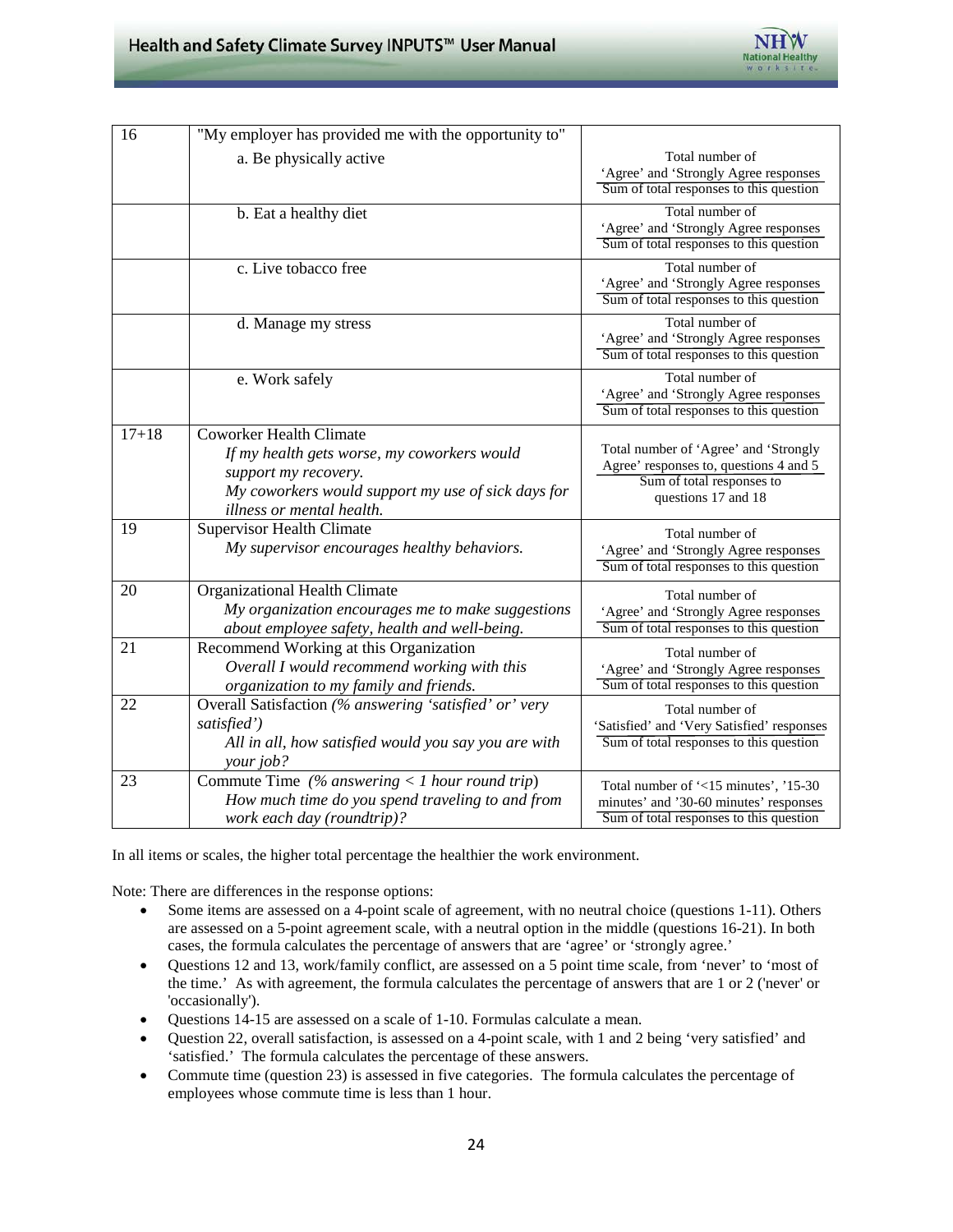

### **Appendix 4 Example INPUTS™ Summary Report**

| <b>CDC NHWP Health and Safety Climate Survey (INPUTSTM)</b>                                                                 | <b>Your Organization</b> |
|-----------------------------------------------------------------------------------------------------------------------------|--------------------------|
| % answering 'agree' or 'strongly agree' (unless otherwise noted); higher<br>numbers are better                              |                          |
| Management Health & Safety Support                                                                                          | 29%                      |
| In this facility, management considers workplace health and safety to be<br>important.                                      |                          |
| <b>High Decision Authority</b>                                                                                              | 41%                      |
| My job allows me to make a lot of decisions on my own.                                                                      |                          |
| Low Psychological Demands                                                                                                   | 60%                      |
| My job requires working very hard. (% answering "Strongly Disagree"<br>and "Disagree").                                     |                          |
| <b>Coworker Support</b>                                                                                                     | 47%                      |
| The people I work with take a personal interest in me.                                                                      |                          |
| The people I work with can be relied on when I need help.                                                                   |                          |
| <b>Supervisor Support</b>                                                                                                   | 57%                      |
| My supervisor is concerned about the welfare of those under him or her.                                                     |                          |
| My supervisor is helpful in getting the job done.                                                                           |                          |
| <b>High Skill Discretion</b>                                                                                                | 37%                      |
| My job requires me to be creative.                                                                                          |                          |
| My job requires a high level of skill.                                                                                      |                          |
| Low Ergonomic Risk: Materials Handling                                                                                      | 44%                      |
| My job requires me to do repeated lifting, pushing, pulling or bending. (%<br>answering "Strongly Disagree" and "Disagree") |                          |
| Low Ergonomic Risk: Hand Motion                                                                                             | 48%                      |
| My job regularly requires me to perform repetitive or forceful hand                                                         |                          |
| movements.(% answering "Strongly Disagree" and "Disagree")                                                                  |                          |
| Low Work-Family Conflict                                                                                                    | 65%                      |
| How often do things going on at work make you feel tense and irritable at                                                   |                          |
| home? (% answering "Never" and "Occasionally").                                                                             |                          |
| Low Family-Work Conflict                                                                                                    | 48%                      |
| How often do things going on at home make you feel tense and irritable at                                                   |                          |
| home (% answering "Never" and "Occasionally").                                                                              |                          |
| Workplace Safety (mean score on scale from 1-10)                                                                            | 5.3                      |
| Overall, how safe do you think your workplace is (1-10, extremely safe to                                                   |                          |
| extremely unsafe)?                                                                                                          |                          |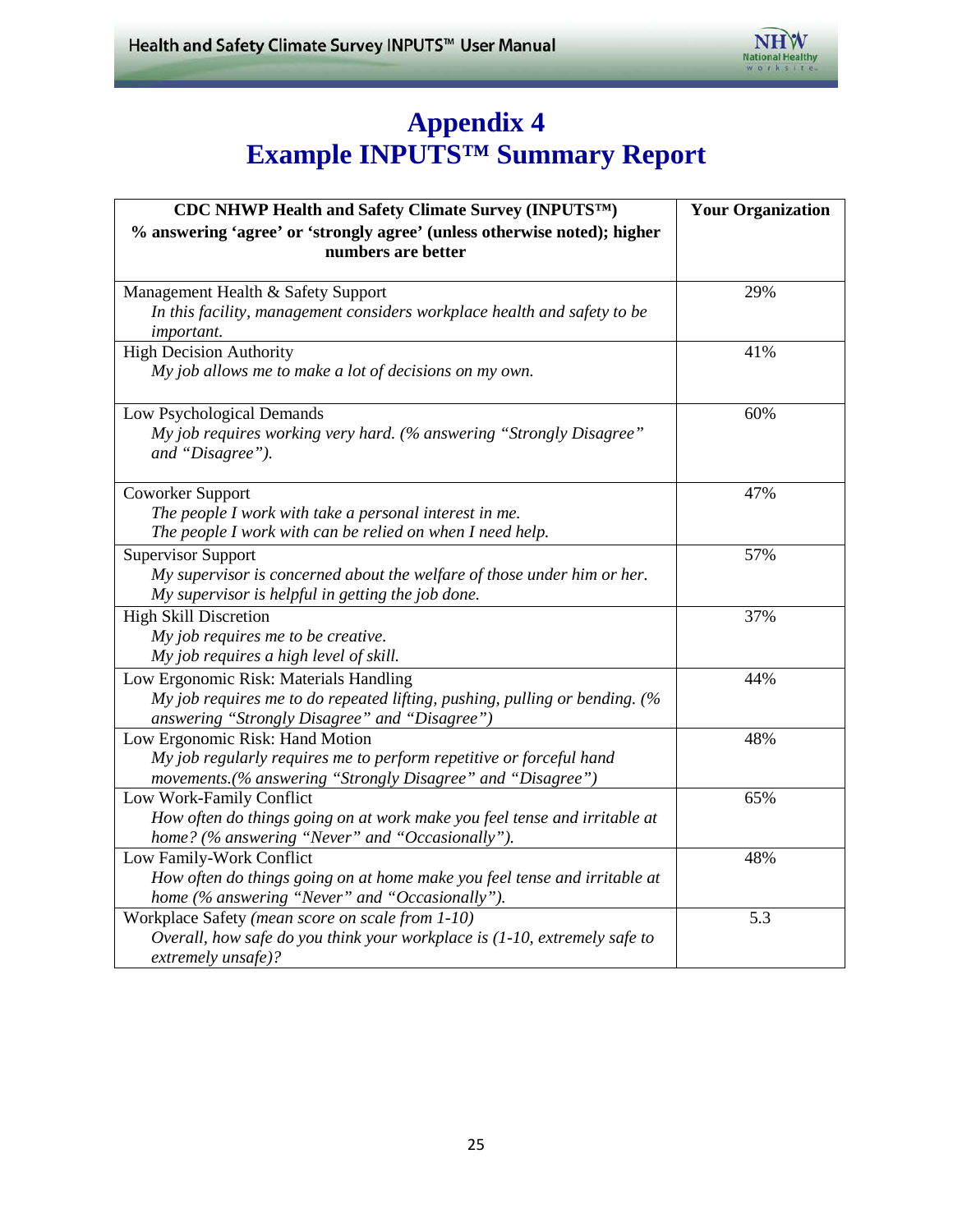

| Health Support (mean score on scale from 1-10)                          | 5.4 |
|-------------------------------------------------------------------------|-----|
| Overall, how supportive is your company of your personal health, from 1 |     |
| (extremely unsupportive) to 10 (extremely supportive)?                  |     |
| "My employer has provided me with the opportunity to"                   |     |
| a. Be physically active                                                 | 46% |
| b. Eat a healthy diet                                                   | 44% |
| c. Live tobacco free                                                    | 43% |
| d. Manage my stress                                                     | 47% |
| e. Work safely                                                          | 38% |
| <b>Coworker Health Climate</b>                                          | 35% |
| If my health gets worse, my coworkers would support my recovery.        |     |
| My coworkers would support my use of sick days for illness or mental    |     |
| health.                                                                 |     |
| <b>Supervisor Health Climate</b>                                        | 37% |
| My supervisor encourages healthy behaviors.                             |     |
| Organizational Health Climate                                           | 37% |
| My organization encourages me to make suggestions about employee        |     |
| safety, health and well-being.                                          |     |
| Recommend Working at the Organization                                   | 41% |
| Overall I would recommend working with this organization to my family   |     |
| and friends.                                                            |     |
| Overall Satisfaction (% answering 'satisfied' or 'very satisfied')      | 49% |
| All in all, how satisfied would you say you are with your job?          |     |
| Commute Time (% answering $\langle$ hour round trip)                    | 22% |
| How much time do you spend traveling to and from work each day (round   |     |
| $trip$ )?                                                               |     |

Notes:

- 1. For domains composed of more than one item, scores are the **mean** of % answering 'agree' and 'strongly agree' for all components
- 2. Note that most items are assessed in 5 categories, 'strongly disagree' to 'strongly agree'. The middle category, 'neither agree nor disagree' is NOT included in score calculations.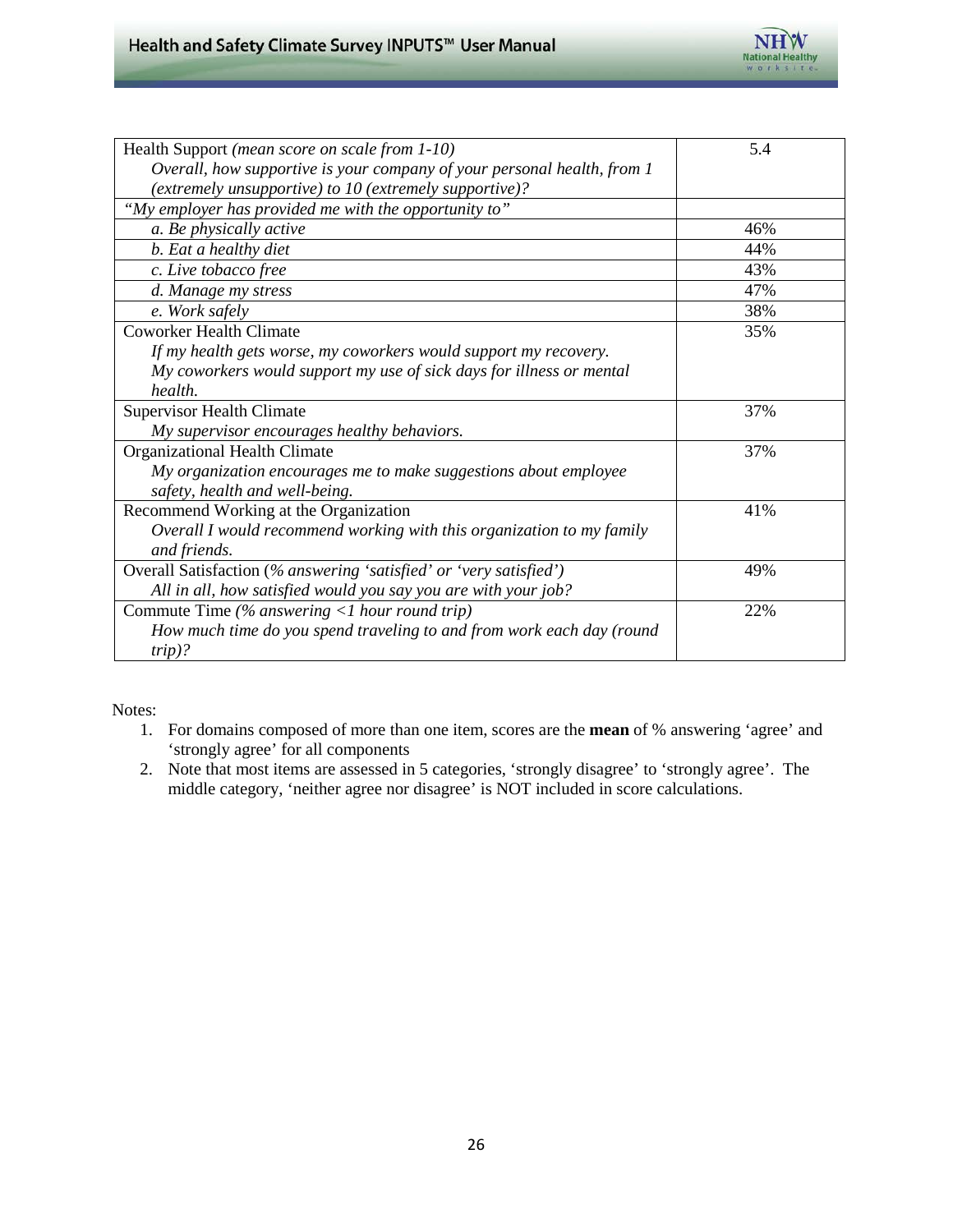

# **Appendix 5: Sample INPUTS™ Communications Materials**



# **PLEASE TAKE A SURVEY**

# Tell us your views on Health and Safety

## **Your participation is important!**

#### **PURPOSE:**

 and safer. But we need to know your ideas about where to begin. ABC Industries is part of the CDC National Healthy Worksite Program (NHWP). Our goal is to make our workplace and our workforce healthier

The INPUTS<sup>™</sup> Health and Safety Climate Survey will help us gather information about how we as employees currently view health, safety, and wellness in our organization. The results will be used by ABC Industries to select priority areas for improvement. We need as many employee views as possible so**PLEASE PARTICIPATE!** 

### **HOW TO PARTICIPATE:**

- should take 15 minutes to complete. **1.** Pick up a paper survey, and complete it during work time. It
- survey drop-in times. Contact Mary at extension 1234 if you **2.** Turn in your survey to Mary Smith, survey coordinator, during need to drop off at another time.

**WHO All employees WHERE Conference Room 1 WHEN October 1-3** 

**10am-2pm** 

 **The survey will take 15 minutes to complete. All surveys will be kept private and secure. Results will be reported only for groups, not individuals. A survey coordinator will be present to answer questions and to collect surveys.**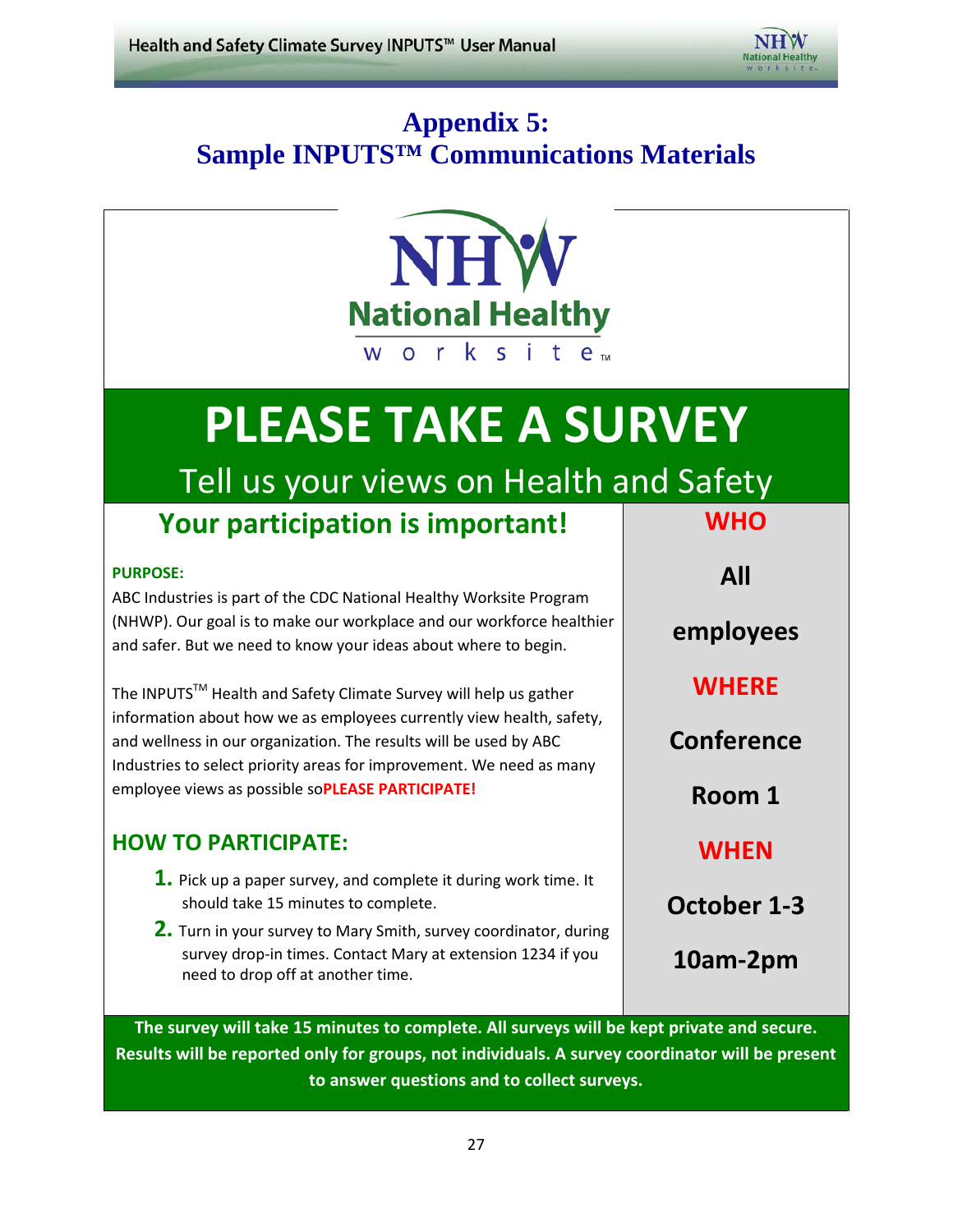

### **Sample INPUTS™ Communications Materials**



### PLEASE TAKE A HEALTH AND SAFETY SURVEY YOUR PARTICIPATION IS IMPORTANT!

#### **WHERE WHEN**

**Conference Room 1** 

**, 2nd , and 3rd, 2014 10am to 2pm** 

#### **PURPOSE:**

ABC Industries is part of the CDC National Healthy Worksite Program (NHWP). Our goal is to make our workplace and our workforce healthier and safer. But we need to know your ideas about where to begin.

The INPUTS™ Health and Safety Climate Survey will help us gather information about how we as employees currently view health, safety, and wellness in our organization. The results will be used by ABC Industries to select priority areas for improvement. We need as many employee views as possible so **PLEASE PARTICIPATE!** 

### **HOW TO PARTICIPATE:**

- **1.** Pick up a paper survey, and complete it during work time. It should take 15 minutes to complete.
- **2.** Turn in your survey to Mary Smith, survey coordinator, during survey drop-in times. Contact Mary at extension 1234 if you need to drop off at another time.

The survey will take 15 minutes to complete. All surveys will be kept private and secure. Results will be reported only for groups, not individuals. A survey coordinator will be present to answer questions and to collect surveys.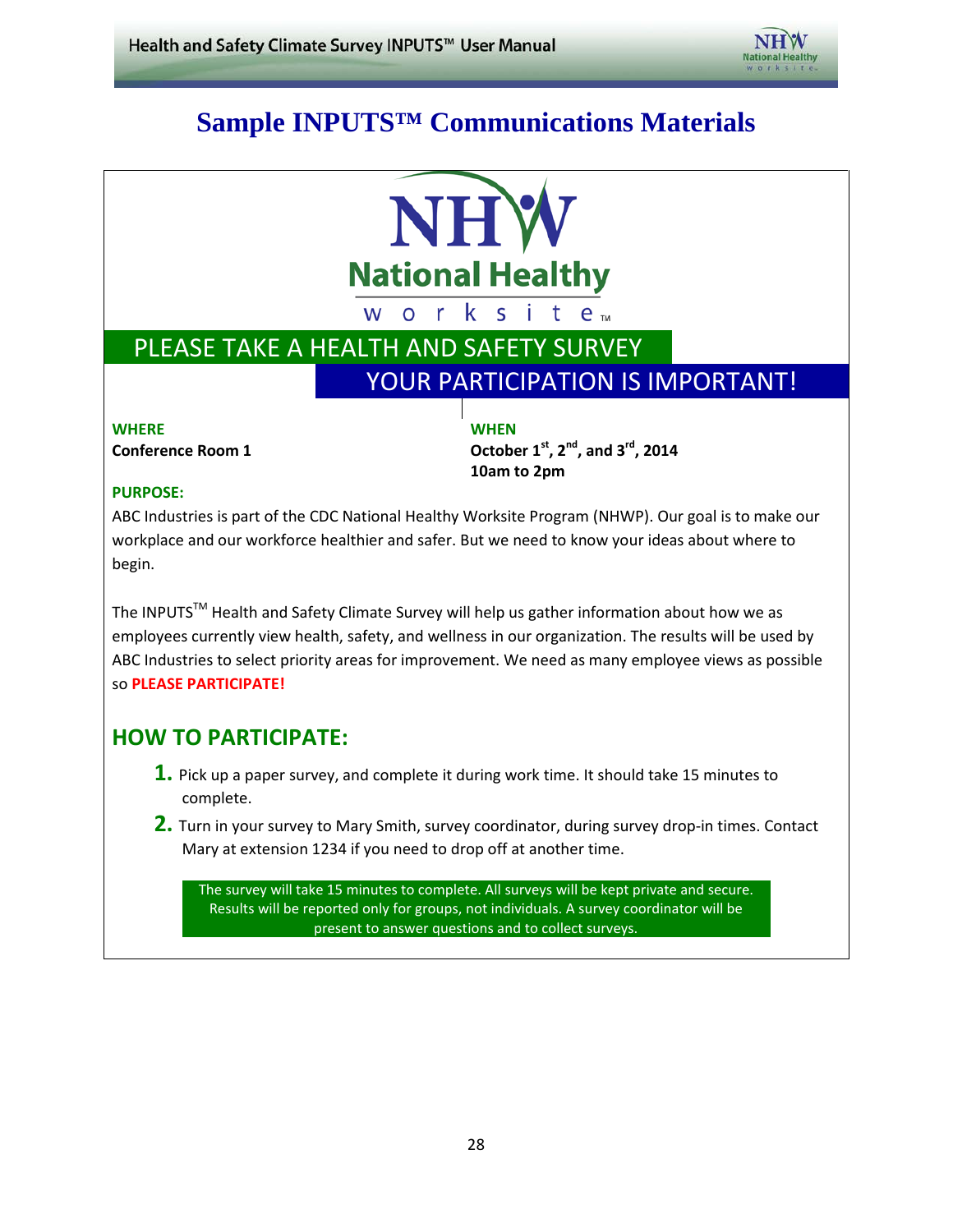

### **Appendix 6: Resources for Action**

<span id="page-28-0"></span> [Promotion](http://www.cdc.gov/workplacehealthpromotion) Toolkit and the CDC's *[Successful Business Strategies to Prevent Heart Disease and Stroke](http://www.cdc.gov/dhdsp/pubs/employers_toolkit.htm)*  The *INPUTS<sup>TM</sup>* survey is designed to be used in conjunction with other assessment tools provided by the CDC National Healthy Worksite Program, including the *Employee Health Assessment* (CAPTURE<sup>TM</sup>) and the *CDC Worksite Health ScoreCard.* Results from assessments used can be used to guide worksite health, safety, and wellness program planning. Many program planning guidance documents are available from the [National Healthy Worksite Program](http://www.cdc.gov/NationalHealthyWorksite/) as well as from the CDC [Workplace Health](http://www.cdc.gov/workplacehealthpromotion)  Toolkit.

 Resources are offered below to assist with program planning and evaluation on a range of topics and issues identified through the use of the INPUTS<sup>TM</sup> survey and the other assessment surveys offered through the National Healthy Worksite Program.

#### *ORGANIZATIONAL SUPPORTS*

#### **[The NCCDPHP Workplace Health Promotion Toolkit Planning/Workplace Governance Module](http://www.cdc.gov/workplacehealthpromotion/planning/index.html)**

 This site describes a number of organizational strategies that provide the infrastructure to ensure wellness council or committees, health improvement action plans, dedicated resources, program objectives are achieved, employee health risks are appropriately managed, and the company's resources are used responsibly. It includes information on leadership support, communications, and data.

#### **[CDC Healthier Worksite Initiative -](http://www.cdc.gov/nccdphp/dnpao/hwi/programdesign/health_risk_appraisals.htm) Health Risk Appraisals (HRA)**

This site provides practical guidance for the use of Health Risk Appraisals (HRA). The site describes what an HRA is; reasons why employers might use HRAs; and important employer considerations when implementing and using an HRA such as ethics, incentives, and method of follow-up with employees.

#### **[NCI Making Health Communications Programs Work](http://www.cancer.gov/cancertopics/cancerlibrary/pinkbook/)**

 all aspects of effective communication of health information. A planning guide developed by the National Cancer Institute with participation from the CDC on

#### **[Agency for Healthcare Research and Quality: Surveys on Patient Safety Culture](http://www.ahrq.gov/professionals/quality-patient-safety/patientsafetyculture/index.html)**

A planning guide developed to assist hospitals with coordinating a patient safety culture survey. Provides specific guidance for contracting with a vendor to administer a survey questionnaire.

#### **[BRFSS Operational and Users Guide](ftp://ftp.cdc.gov/pub/Data/Brfss/userguide.pdf)**

 pages 59-67 for useful tips on issuing a request for proposals for survey vendors. An online user guide for implementing the Behavioral Risk Factor Surveillance Survey. See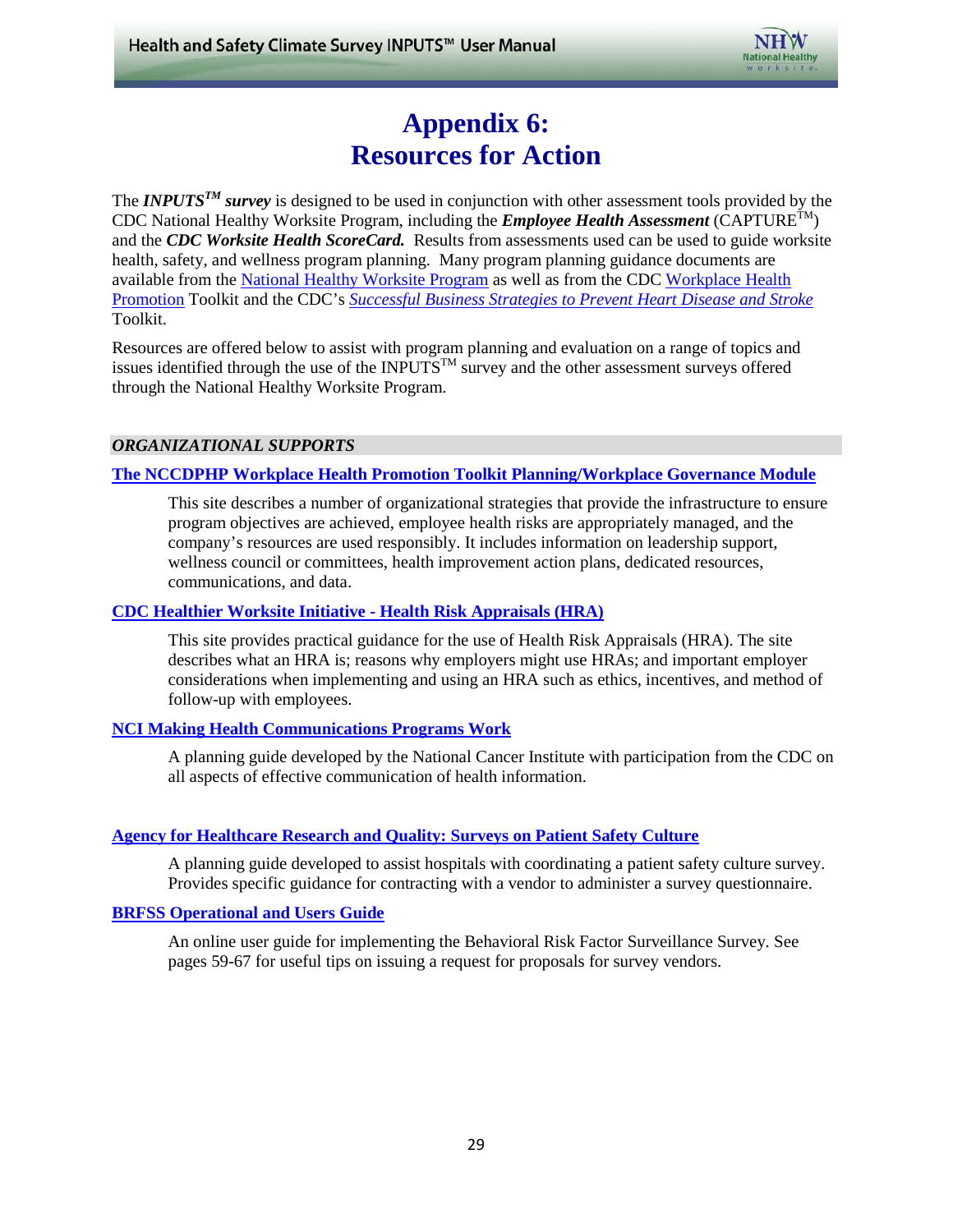

#### *TOBACCO CONTROL*

#### **[CDC's Tobacco Web site](http://www.cdc.gov/tobacco/)**

 This site provides a variety of information on tobacco including data and statistics, effective policies, programs and campaigns, recommended strategies and other resources for consumers [Cessation Treatments](http://www.cdc.gov/tobacco/quit_smoking/cessation/pdfs/reimbursement_brochure.pdf) that discusses the importance of health insurance coverage for tobacco  cessation services. Within this document there is a section that specifically focuses the Public and the health professional. Included is a link to a PDF entitled [Coverage for Tobacco Use](http://www.cdc.gov/tobacco/quit_smoking/cessation/pdfs/reimbursement_brochure.pdf)  Health Services (PHS) Guideline for Effective Cessation Treatments.

#### **[A Purchaser's Guide to Clinical Preventive Services](http://www.businessgrouphealth.org/benefitstopics/topics/purchasers/fullguide.pdf)**

 Tobacco Use Treatment Chapter – This section of *A Purchaser's Guide to Clinical Preventive*  tobacco dependence treatment benefit. Tobacco-use treatment has been ranked as one of the top 3 preventive services in terms of impact, cost effectiveness and effectiveness. SPD language and coding for benefit implementation is included. *Services* describes the importance of developing, implementing and evaluating a comprehensive

#### **[Tobacco Cessation Benefit Coverage and Consumer Engagement Strategies: A California](http://www.pbgh.org/storage/documents/reports/PBGH-CDC_TobaccoCessation_06-2008.pdf)  [Perspective](http://www.pbgh.org/storage/documents/reports/PBGH-CDC_TobaccoCessation_06-2008.pdf)**

 This report summarizes current employer coverage of smoking cessation benefits. To what degree do large California employers currently offer such benefits? Of those that offer them, important resource. Finally, it highlights best practices for employer coverage of tobacco what treatments do they cover? In addition, the report summarizes knowledge about the use of such services among employees and the barriers which may prevent them from tapping this cessation support programs and services, including promising employer incentive programs to promote their use.

#### **[Investing in Health: Proven Health Promotion Practices for Workplaces](http://www.prevent.org/downloadStart.aspx?id=20)**

Included in this guide are steps any employer can take to improve employee health by: reducing tobacco use and exposure; promoting breast, cervical, and colon cancer screening and early detection; and encouraging physical activity and healthy eating.

#### *NUTRITION*

#### **[CDC's Nutrition Web site](http://www.cdc.gov/nutrition/index.html)**

 campaigns, recommended strategies and other resources for the health professional. This site provides a variety of information on nutrition including data and statistics, programs and

#### **[The Dietary Guidelines from Americans, 2010](http://health.gov/dietaryguidelines/default.asp)**

The Dietary Guidelines, published every 5 years by the U.S Department of Health and Human Services and the U.S. Department of Agriculture, provides advice on good dietary habits to promote health and prevent disease.

#### **[CDC Healthier Worksite Initiative – Nutritious Eating Toolkits](http://www.cdc.gov/nccdphp/dnpao/hwi/toolkits/nutrition.htm)**

 guides, budgets, and other tools to aid in program planning, design, and management. This site, designed specifically for worksites to encourage nutritious eating, contains checklists,

#### **[CDC Healthier Worksite Initiative – Establish a Garden Market](http://www.cdc.gov/nccdphp/dnpao/hwi/toolkits/gardenmarket/index.htm)**

This toolkit provides information on how to establish a garden market in a federal agency or other organization, and is based on a demonstration project at the Centers for Disease Control and Prevention (CDC).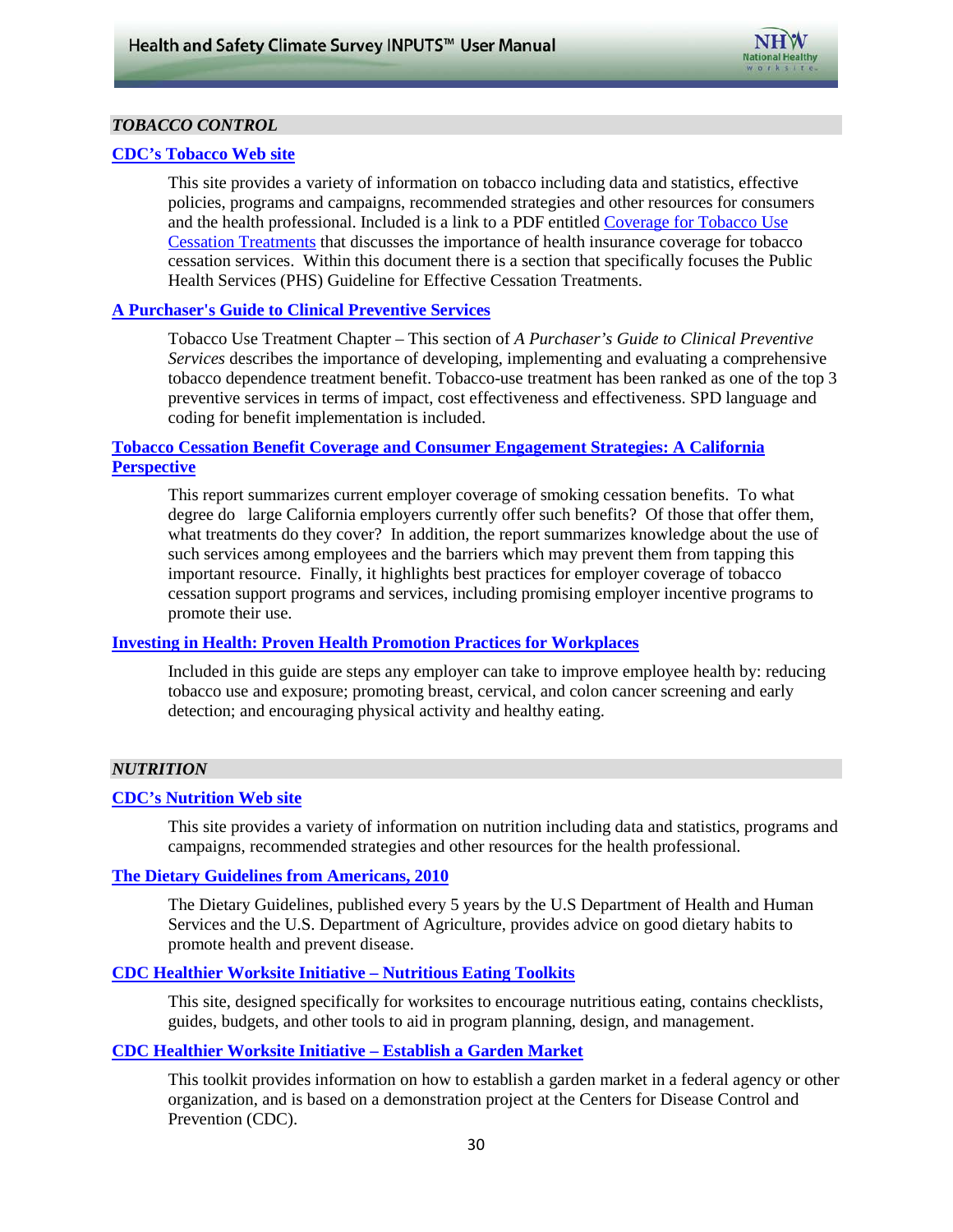

#### **Choosing Foods and Beverages for Healthy Meetings, Conferences and Events**

This resource provides guidelines for selecting healthful foods and beverages for breaks or meals at workplace meetings, conferences, and events.

#### **Improving the Food Environment through Nutrition Standards: A Guide for Government [Procurement](http://www.cdc.gov/salt/pdfs/DHDSP_Procurement_Guide.pdf)**

 This resource provides practical guidance to states and localities for use when developing, adopting, implementing, and evaluating a food procurement policy.

#### *PHYSICAL ACTIVITY*

#### **[Physical Activity Guidelines for Americans](http://www.health.gov/paguidelines)**

This site provides information on the 2008 Physical Activity Guidelines for Americans. The guidelines address physical activity for Americans of all ages including special populations.

#### **[National Physical Activity Plan](http://www.physicalactivityplan.org/)**

This site provides information on the National Physical Activity Plan, a comprehensive set of policies, programs, and initiatives that aim to increase physical activity in all segments of the American population. There is a section of the plan focused on business and industry.

#### **[Physical Activity Workplace Toolkits](http://www.cdc.gov/nccdphp/dnpao/hwi/toolkits/index.htm#Exercise)**

 This site provides links to toolkits that address reducing barriers and increasing access to places for physical activity in the work place.

#### **[Worksite Policies](http://www.cdc.gov/nccdphp/dnpao/hwi/policy/index.htm)**

 This site contains specific policies that impact health promotion at federal workplaces. Workplaces that are not federal agencies can use this information to generate ideas about how policies impact health promotion in their organization.

#### **[CDC's Physical Activity Web site](http://www.cdc.gov/physicalactivity/)**

 This site provides a variety of information on physical activity including physical activity guidelines and recommendations, data and statistics, recommended strategies and other resources.

#### **[Physical Activity Tools for Health Professionals](http://www.cdc.gov/physicalactivity/professionals/index.html)**

 CDC has developed for the general public and links to other organizations that provide resources This site provides resources and tools for professionals to use including planning, promoting, and evaluating physical activity programs. The promotion section includes links to brochures that for physical activity promotion.

#### **[Active Environments](http://www.cdc.gov/physicalactivity/professionals/environment/index.html)**

 This site provides links on public health, community design and related sites that complement active environment efforts.

#### **[Exercise is Medicine](http://exerciseismedicine.org/fitpros.htm)**

This site addresses physical activity counseling for health care providers.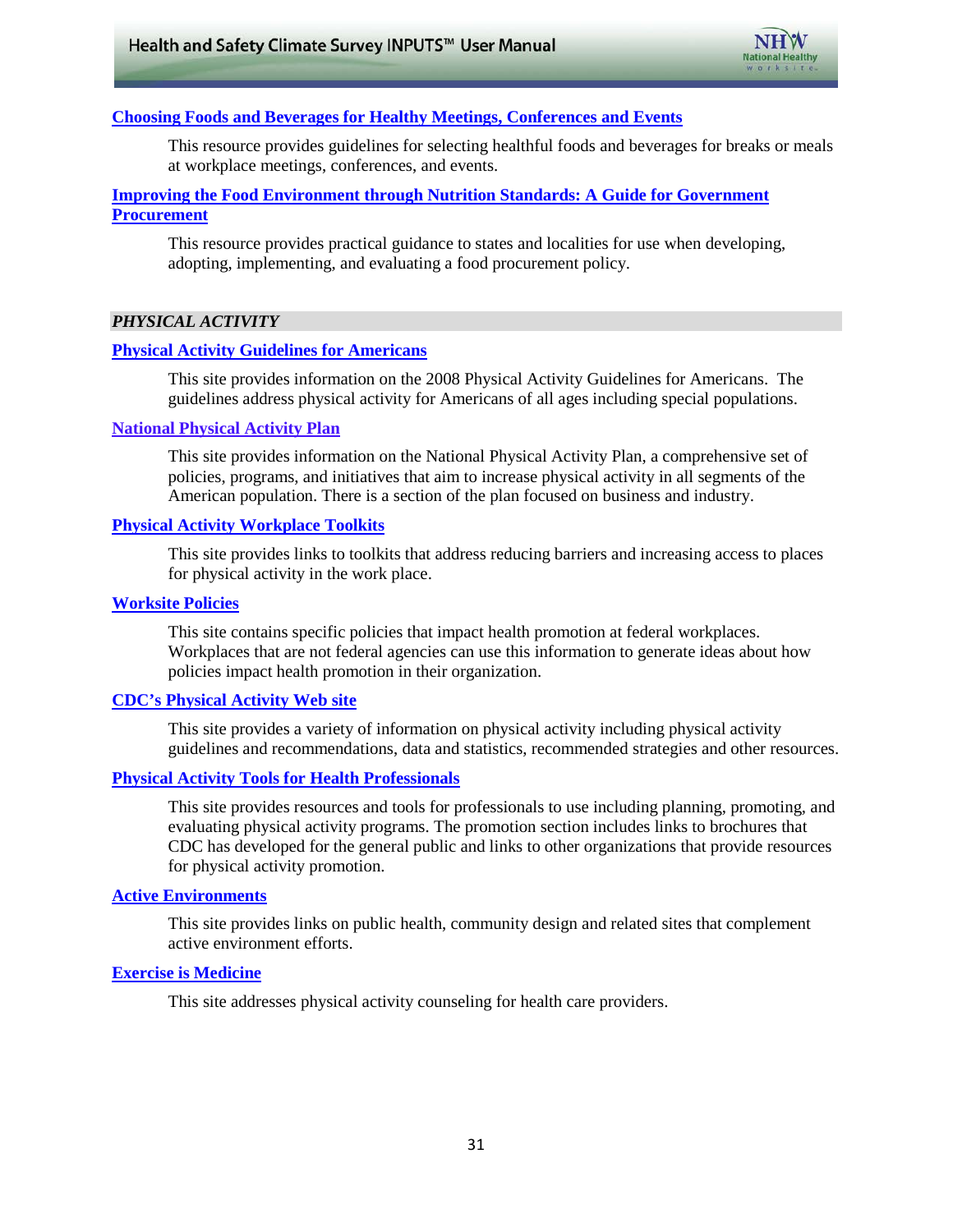

#### *WEIGHT MANAGEMENT*

#### **[CDC's Overweight and Obesity Web site](http://www.cdc.gov/obesity/index.html)**

This site provides a variety of information on overweight and obesity including obesity trends, economic consequences, state-based programs, recommended strategies and other resources for the health professional.

#### **[CDC's Healthy Weight Web site](http://www.cdc.gov/healthyweight/index.html)**

This site provides a variety of information on achieving and maintaining a healthy weight including important information on weight assessments, balancing calories, health effects of overweight and obesity and other resources.

#### **[CDC's LEAN](http://www.cdc.gov/leanworks/)** *Works!*

This Web-based resource offers interactive tools and evidence-based resources to design effective worksite obesity prevention and control programs.

#### *STRESS MANAGEMENT*

#### **[NIOSH Stress…At Work](http://www.cdc.gov/niosh/docs/99-101/)**

 can be taken to prevent job stress. This publication highlights knowledge about the causes of stress at work and outlines steps that

#### **[Reducing Stress in the Workplace: An Evidence Review](http://www.vichealth.vic.gov.au/Publications/Economic-participation/Creating_Healthy_Workplaces.aspx)**

 The 2012 report provides a plain language review of the scientific evidence for strategies to reduce the health impacts of workplace stress. Specific examples of best practice strategies for workplace stress reduction are provided along with a frame work for designing systems level workplace interventions.

#### **[Stress in America: Our Health at Risk](http://www.apa.org/news/press/releases/stress/index.aspx)**

Stress in America™ survey. The Stress in America™ survey measures attitudes and perceptions used to manage stress and the impact of stress on our lives. The report summarizes the results of the American Psychological Association's 2011 national of stress among the general public and identifies leading sources of stress, common behaviors

#### **[University of Massachusetts Lowell's Stress@Work Web site](http://www.uml.edu/Research/centers/CPH-NEW/stress-at-work/default.aspx)**

This site provides an overview of causes, impacts, and intervention strategies for work-related stress and is written for human resources and workplace health practitioners, and employees.

#### **[Exposure to Stress: Occupational Hazards in Hospitals](http://www.cdc.gov/niosh/docs/2008-136/default.html)**

 The brochure can be used to identify the sources of occupational stress, and recommend work practices to reduce occupational stress.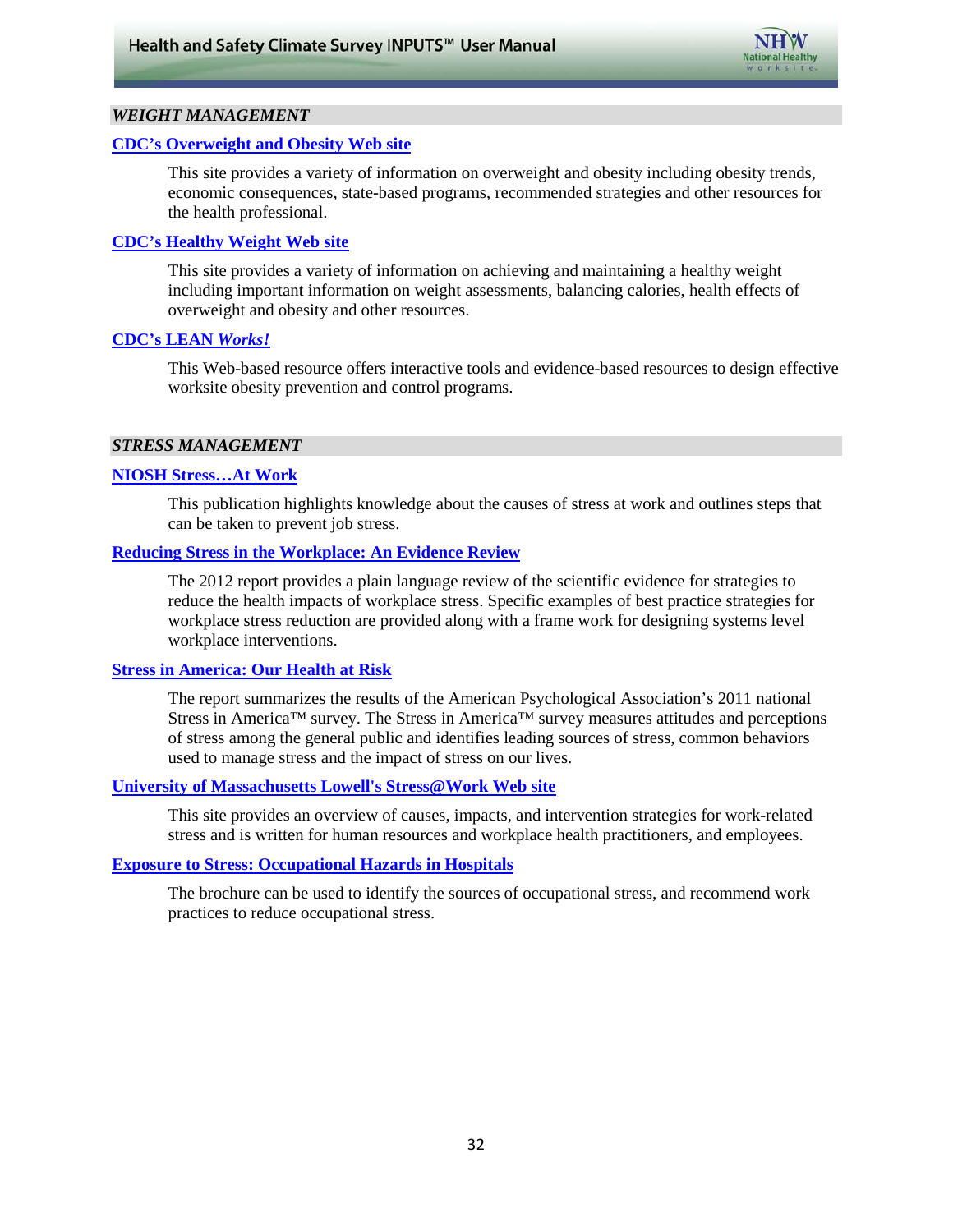

#### *DEPRESSION*

#### **[Workplaces That Thrive: A Resource for Creating Mental Health-Friendly Work Environments](http://www.acmhck.org/common/modules/documentcenter2/documentview.aspx?DID=70)**

The Substance Abuse and Mental Health Services Administration (SAMHSA) has developed this resource to help human resources professionals understand the benefits and design of a mental health-friendly workplace.

#### **[Depression calculator](http://www.depressioncalculator.com/Welcome.asp)**

This resource allows businesses to calculate the impact of depression in the workplace and the benefits of treatment.

#### **[Treatment Works: Get Help for Depression and Anxiety](http://www.cdc.gov/Features/Depression/)**

This CDC site offers guidance on the signs of depression and where to find help.

#### **[CDC Total Worker Health](http://www.cdc.gov/niosh/TWH/)**

 promotion to prevent worker injury and illness and to advance health and well-being. This resource provides a strategy integrating occupational safety and health protection with health

#### *HIGH BLOOD PRESSURE AND HIGH CHOLESTEROL*

#### **[CDC's High Blood Pressure Web site](http://www.cdc.gov/bloodpressure/)**

#### **[CDC's High Cholesterol Web site](http://www.cdc.gov/cholesterol/)**

 These two sites provide a variety of information on high blood pressure and cholesterol including trends and statistics, economic consequences, state-based programs, related CDC websites, and recommended strategies and other resources for patients and professionals.

#### **[A Purchaser's Guide to Clinical Preventive Services](http://www.businessgrouphealth.org/preventive/background.cfm#guide)**

Developed in collaboration with the National Business Group on Health and the CDC, the *Purchaser's Guide* translates clinical guidelines and medical evidence, providing large employers with the information they need to select, define, and implement preventive health benefits such as hypertension and lipid screening, counseling, and treatment.

#### **[National Heart, Blood, Lung Institute](http://www.nhlbi.nih.gov/health/public/heart/index.htm#hbp)**

This site includes publications, fact sheets, Web sites and interactive Web applications such as Your Guide to Lowering High Blood Pressure and Your Guide to Lowering Cholesterol with Therapeutic Lifestyle Changes.

#### **[American Heart Association – High Cholesterol](http://www.heart.org/HEARTORG/Conditions/Cholesterol/Cholesterol_UCM_001089_SubHomePage.jsp)**

 understanding your risk for cholesterol; symptoms, diagnosis, and monitoring of cholesterol; This site will provide information about cholesterol including why cholesterol matters; prevention and treatment of cholesterol; and cholesterol tools and resources.

#### **[American Heart Association – High Blood Pressure](http://www.heart.org/HEARTORG/Conditions/HighBloodPressure/High-Blood-Pressure_UCM_002020_SubHomePage.jsp)**

 This site will provide information about high blood pressure (HBP); why HBP matters; your risk for HBP; symptoms, diagnosis and monitoring of HBP; and prevention and treatment of HBP.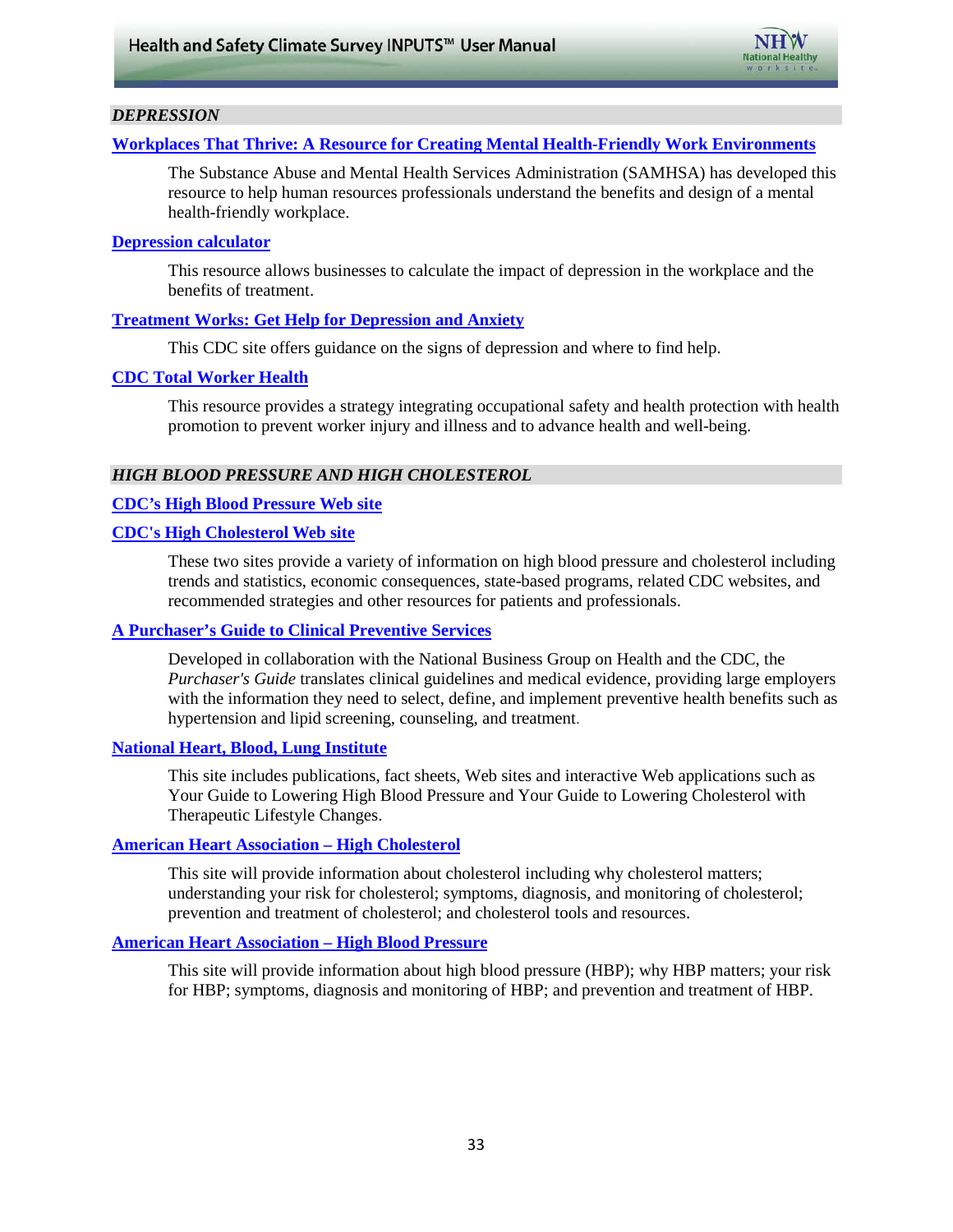

#### **[Stanford Patient Education Research Center](http://patienteducation.stanford.edu/programs/cdsmp.html)**

 and hospitals. People with different chronic health problems, such as high blood pressure or cholesterol, can attend together. Workshops are facilitated by two trained leaders, one or both of The Chronic Disease Self-Management Program is a workshop given two and a half hours, once a week, for six weeks, in community or worksite settings such as senior centers, churches, libraries whom are non-health professionals with a chronic diseases themselves. Each participant in the workshop receives a copy of the companion book, *Living a Healthy Life with Chronic Conditions, 3rd Edition*, and an audio relaxation tape, *Time for Healing*. Employers can access this program through the Stanford School of Medicine for their employees.

#### *DIABETES*

#### **[Diabetes At Work](http://www.diabetesatwork.org/)**

 A free, easy-to-use Web site that enables companies to assess their need for diabetes education at reduce their risk of further complications. This site was developed by the National Diabetes the work site. Users can download more than 30 lesson plans and fact sheets resources that can be used to inform employees about how to best manage their diabetes while at work and how to Education Program's (a joint CDC/NIH program) Business Health Strategy Workgroup for toplevel managers, occupational health providers, benefits and human resource managers, and employees.

#### **[The National Diabetes Education Program \(NDEP\)](http://www.yourdiabetesinfo.org/)**

 Prevention, and more than 200 public and private organizations. NDEP translates the latest science and spreads the word that diabetes is serious, common, and costly, yet controllable and, NDEP is a partnership of the National Institutes of Health, the Centers for Disease Control and for type 2, preventable. The resources do not have a copyright so may be co-branded.

#### *SIGNS AND SYMPTOMS OF HEART ATTACK AND STROKE*

#### **[National Heart, Lung, and Blood Institute Heart Attack Signs](http://www.nhlbi.nih.gov/health/public/heart/index.htm#ami)**

The National Heart, Lung, and Blood Institute has free downloadable posters, brochures, and other support materials available for the *Act In Time To Heart Attack Signs* campaign.

#### **[Massachusetts Department of Public Health "Stroke Heroes Act FAST"](http://www.mass.gov/eohhs/feature-story/stroke-heroes-act-fast.html)**

The Massachusetts Department of Public Health Heart Disease and Stroke Prevention has free downloadable videos, posters, brochures and other materials available from their *Stroke Heroes Act FAST* campaign in English, Spanish, Portuguese and Khmer. The *Stroke Heroes Act FAST*  message was created using the evidence-based Cincinnati Pre-Hospital Stroke Scale.

#### **[Stroke Information Toolkits and Posters](http://stroke.nih.gov/)**

The National Institute of Neurological Disorders and Stroke has a *Know Stroke Community Education Kit* and support materials available in English and Spanish.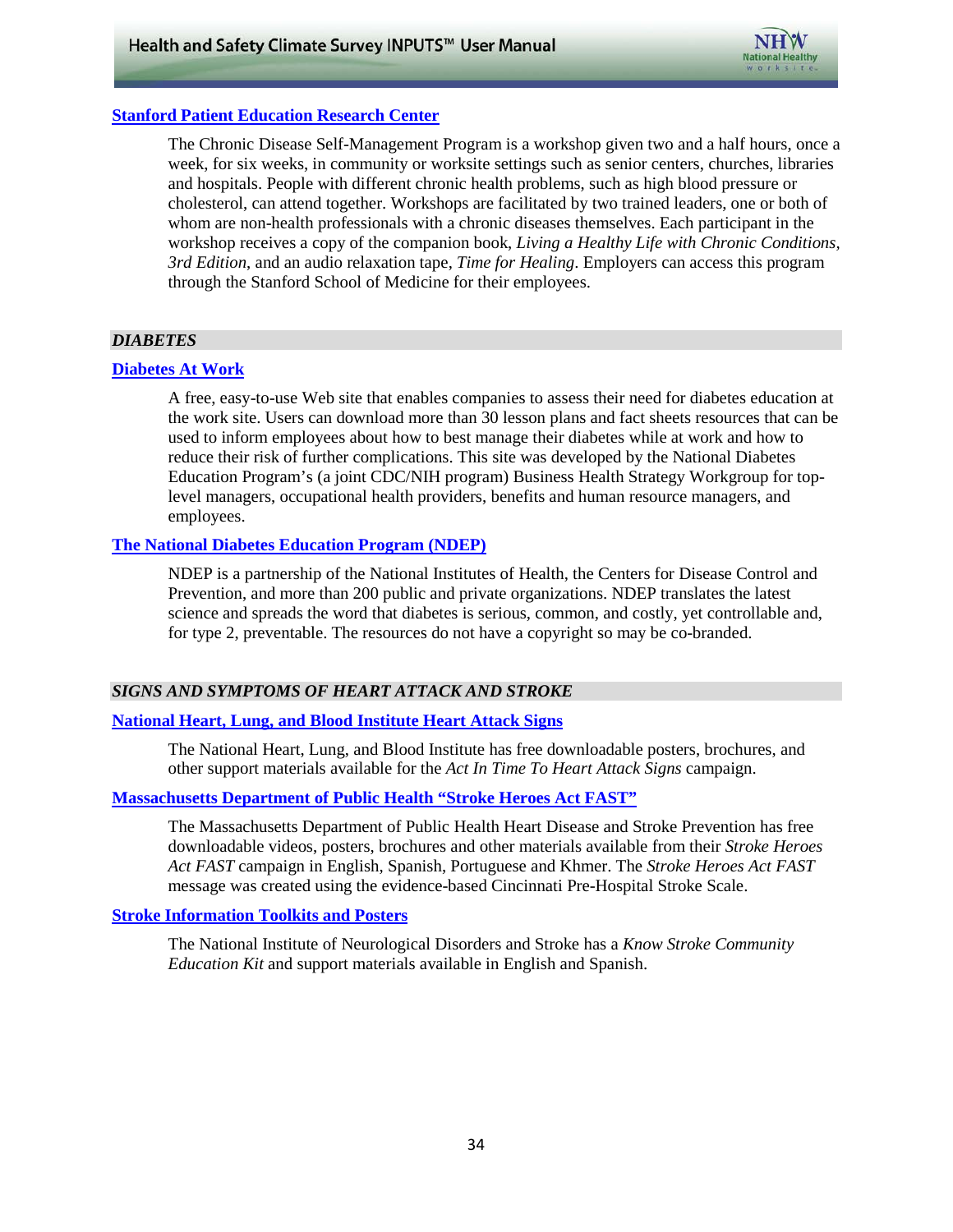

#### *EMERGENCY RESPONSE TO HEART ATTACK AND STROKE*

#### **[ACOEM Automated External Defibrillation \(AED\) in the Occupational Setting](http://www.acoem.org/guidelines.aspx?id=564)**

The American College of Occupational and Environmental Medicine has a position statement entitled "Automated External Defibrillation in the Occupational Setting" that summarizes pertinent legislation and provides guidelines for AED use in the workplace.

#### **[OSHA Best Practices Guide: Fundamentals of a Workplace First-Aid Program](http://www.osha.gov/Publications/OSHA3317first-aid.pdf)**

The Occupational Safety and Health Administration's "Best Practices Guide: Fundamentals of a Workplace First-Aid Program" has information and resources for AEDs, CPR and workplace first aid.

#### **[American Red Cross Workplace CPR, First Aid and AED Information](http://www.redcross.org/portal/site/en/menuitem.53fabf6cc033f17a2b1ecfbf43181aa0/?vgnextoid=42eebd7df52bb110VgnVCM10000089f0870aRCRD&currPage=032146a80f2bb110VgnVCM10000089f0870aRCRD)**

The American Red Cross has many resources related to AEDs and CPR training.

#### *OCCUPATIONAL SAFETY AND HEALTH*

 **OSHA** (Occupational Safety and Health Administration): This site provides the good sources of information for job safety and health. It includes prevention and training programs for injury and illness, injury and illness statistics by industry that can be used for benchmarking, and a Program Evaluation Profile tool to help evaluate your organization's health and safety program.

**<u>[Occupational Safety and Health Administration](http://www.osha.gov/)</u> [Injury and Illness Prevention Programs](http://www.osha.gov/dsg/topics/safetyhealth/index.html) [Cooperative Programs](http://www.osha.gov/dcsp/compliance_assistance/index_programs.html) [Program Evaluation Profile](http://www.osha.gov/dsg/topics/safetyhealth/pep.html) [Workplace Injury, Illness and Fatality Statistics](http://www.osha.gov/oshstats/work.html)**

 **NIOSH** (National Institute for Occupational Safety and Heath): This site provides information from the CDC for job safety and health. It includes safety and prevention programs, total worker health, a list of workplace safety and health topics, and training and a workplace development section.

 **[Total Worker Health](http://www.cdc.gov/niosh/twh/) [National Institute for Occupational Safety and Health Web site](http://www.cdc.gov/niosh/) [Workplace Safety and Health](http://www.cdc.gov/niosh/topics/safety.html)**

**EPA** (Environmental Protection Agency): This site provides information on environmental health and safety with specific sections dedicated to job-related concerns such as indoor air quality and pesticides.

 **[U.S. EPA Web site](http://www.epa.gov/) [Learn the Issues Health and Safety](http://www.epa.gov/gateway/learn/health.html)**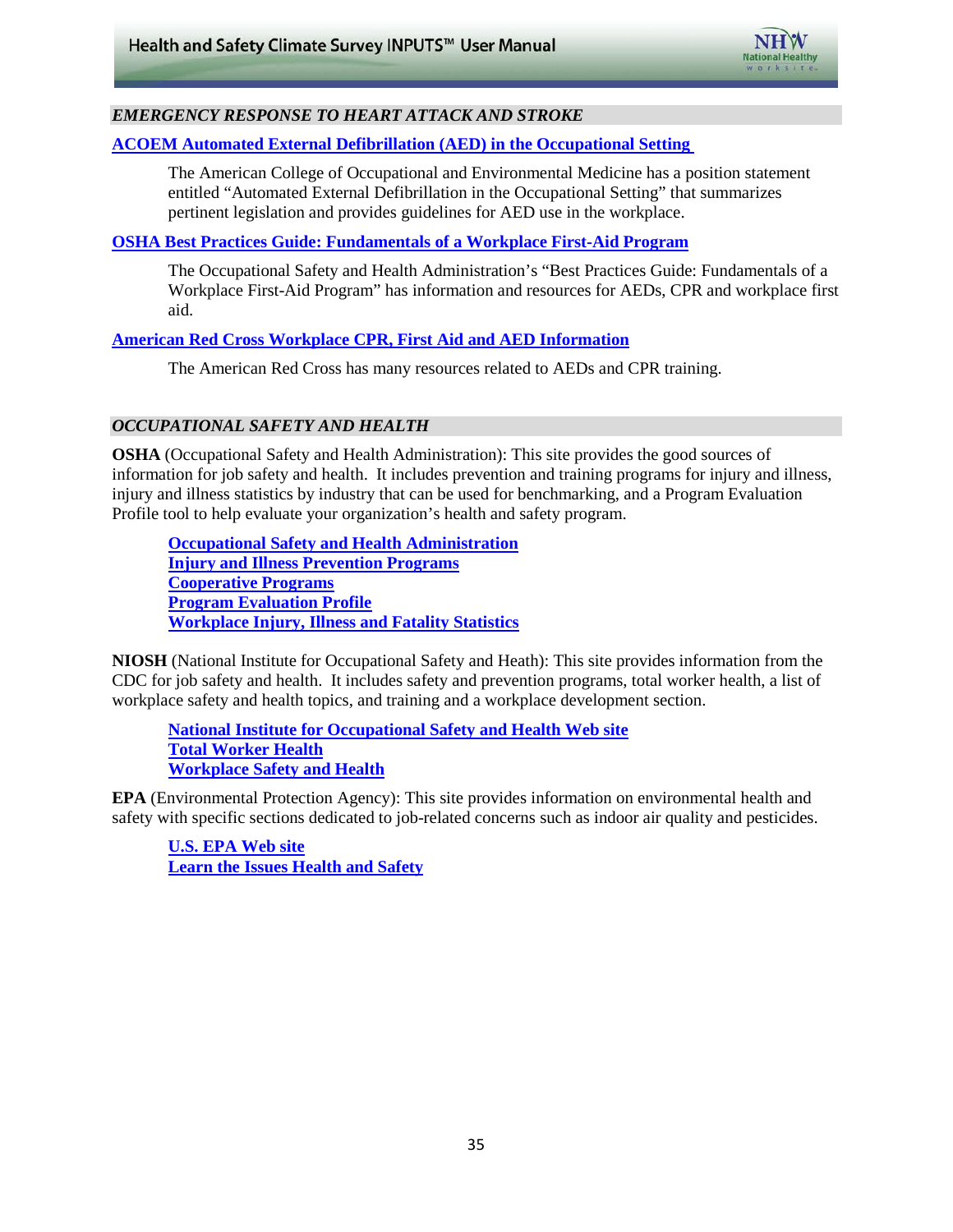

The **Canadian Centre for Occupational Health and Safety**: This site provides free resources for organizations dealing with health and safety issues. It includes a free resource list with education and training information, topics for healthy workplaces, occupational health and safety programs and management systems, and products and services for organizations.

**[Canadian Centre for Occupational Health and Safety Web site](http://www.ccohs.ca/) [Free Resources](http://www.ccohs.ca/resources/) [Healthy Workplaces](http://www.ccohs.ca/keytopics/healthy_wplaces.html) [Programs and Management Systems](http://www.ccohs.ca/keytopics/oshprograms.html)**

 CDC National Healthy Worksite Program). The **Center for the Promotion of Health in the New England Workplace** (CPH-NEW): This is the website for the NIOSH-funded UMass-UConn Total Worker Health center (the academic partner on the

#### **[CPH-NEW Web site](http://www.uml.edu/Research/centers/CPH-NEW/default.aspx)**

#### *ERGONOMICS AND MUSCULOSKELETAL DISORDERS*

**CDC Workplace Health Promotion - [Work-Related Musculoskeletal Disorders \(WMSDs\)](http://www.cdc.gov/workplacehealthpromotion/evaluation/topics/disorders.html)  [Prevention](http://www.cdc.gov/workplacehealthpromotion/evaluation/topics/disorders.html)** 

This site provides information and resources on preventing work-related musculoskeletal disorders.

**[NIOSH \(National Institute for Occupational Safety and Health\) Workplace Safety & Health Topics](http://www.cdc.gov/niosh/topics/ergonomics/)  - [Ergonomics and Musculoskeletal Disorders](http://www.cdc.gov/niosh/topics/ergonomics/)** 

This site provides information on ergonomics and musculoskeletal disorders in the workplace. It includes a list of ergonomics programs and interventions, evaluation of risk factors for lifting tasks, back injuries, keyboard and display terminal analysis, and the effects of vibration.

**[OSHA \(Occupational Safety and Health Administration\) Ergonomics -](https://www.osha.gov/SLTC/ergonomics/index.html) Outreach and Assistance** 

This site provides materials on ergonomic outreach and assistance. It includes ergonomic eTools, cooperative programs, training and education, and industry-developed guidelines.

#### **[Ergonomic Technology Center \(ErgoCenter\) at the University of Connecticut Health Center](http://www.oehc.uchc.edu/ergo.asp)**

This site provides information about the services and resources provided by the Ergonomic Technology Center. It includes the ideal work station, office ergonomics, and online resources to help bridge the gap between the development of ergonomic knowledge and the practical needs of industry and workers.

#### **[IWH \(Institute for Work and Health\) -](http://www.iwh.on.ca/msd-tool-kit) MSD Tool Kit**

This site provides toolkits for reducing musculoskeletal disorders in the workplace.